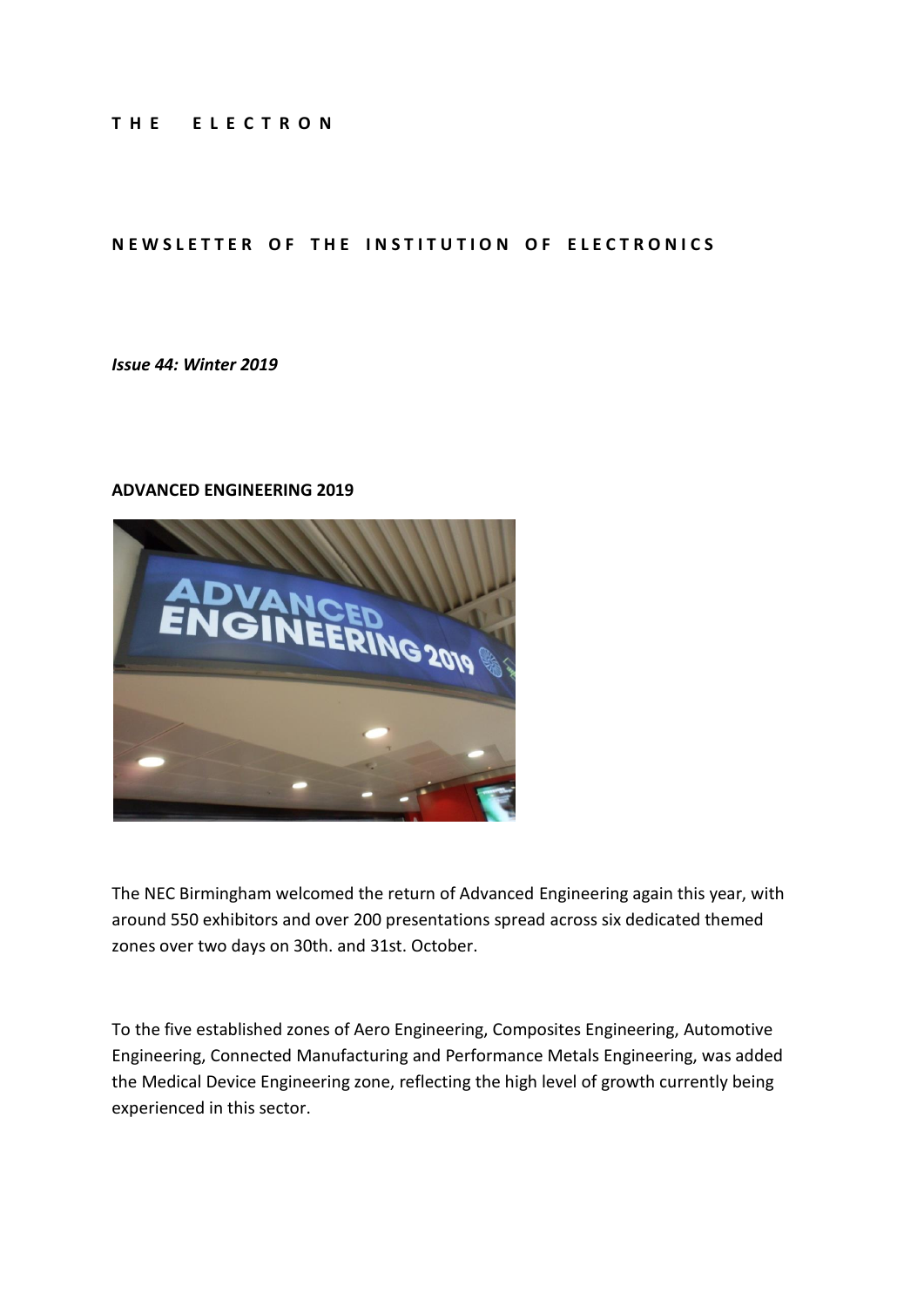#### **Enabling Innovation**

This year's exhibition also saw the return of Enabling Innovation, a special area of the show sponsored by PA Consulting Group showcasing ten organisations specially selected by judges from Innovate UK/KTN, The Institute for Manufacturing, and Innovation DB, from a large pool of submissions from industry and research. This provided visitors to the show with an opportunity to view some of the UK's most exciting innovations before they become commercialised.

The ten selected organisations were:

\* Fetu Limited (overcoming heat management and compression challenges)

\* ES Precision Limited (contributing to a better and more comfortable experience for amputees)

\* Holoxia Limited (3D imaging - no headsets, and full-colour motion video images)

\* Intra Drive Limited 9new drive train technology for the fast-growing ebike sector)

\* Soundcam (a world first in sound imaging technology)

\* Optima3D Technology Limited (a groundbreaking development in sD weaving of composites)

\* Texture Jet Limited (an innovative new surface processing technology)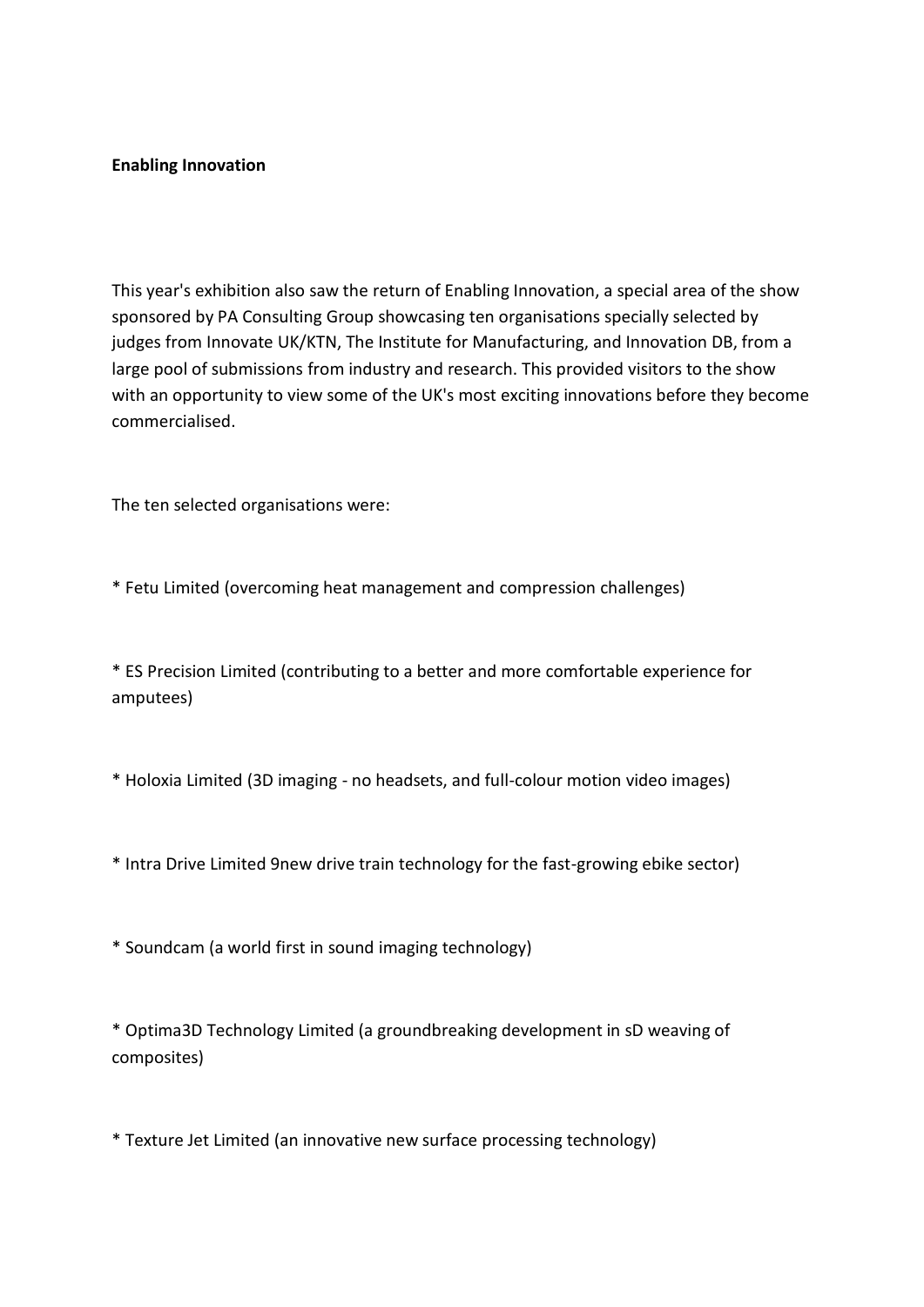\* Icomat (a novel carbon fibre process, already with keen interest from aero and auto sectors)

\* Fluid Maintenance Solutions (cost-saving technology for metalworking fluid maintenance management)

\* University of Nottingham (a new touchscreen machine vision and Artificial Intelligence platform)

# **Conference Programme**

As previously the Advanced Engineering Conference Programme had lots to offer for the electronics professional, and a selection of presentations is as follows:

From the Aero Engineering Forum:

\* Digitising C Check Inspections in MRO (Mike Drummond, Commercial Director, Argenta Nova Limited)

\* MAGMA Unmanned Aerial Vehicle (Clyde Warsop, Systems Global Engineering Fellow, BAE Systems)

\* DRAMA Project 1: Additive Manufacturing for the UK Aerospace Supply Chain (Katy Milne, Chief Engineer, DRAMA, Digital Engineering Manufacturing Technology Centre, and Andrew Mair, CEO, Midlands Aerospace Alliance)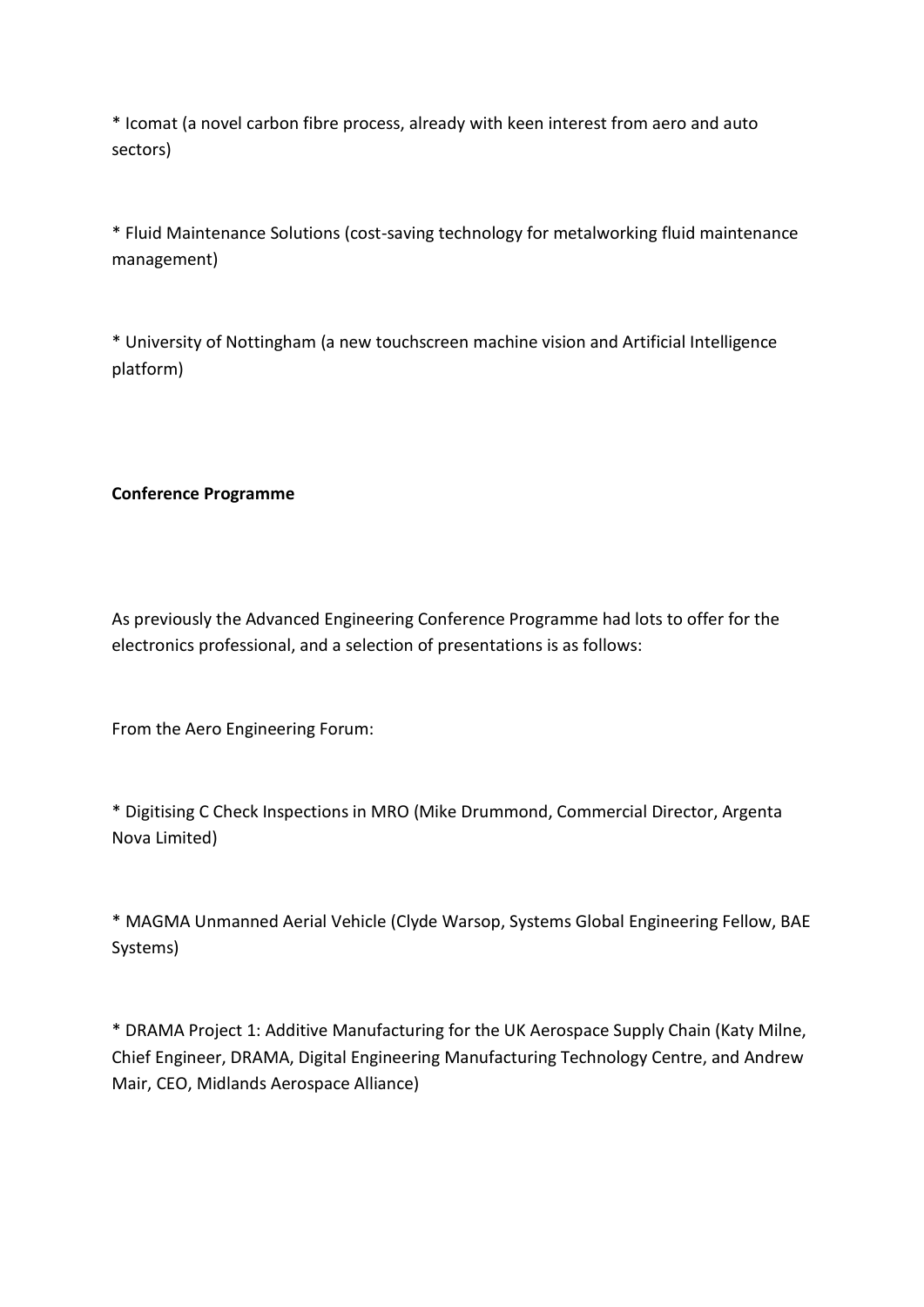\* Additive Manufacturing in Aerospace and Defence: Facts and Forecasts (Dr. Bryony Core, Technology Analyst, IDTechEx)

\* Enabling novel Noise Reduction Technologies using Additive Manufacturing Techniques (Professor John Kennedy and Professor Henry Rice, Trinity College Dublin)

\* Next Gen 3D-printed Composite Tooling (Jonathan Warbrick, Business Development Manager, Graphite Additive Manufacturing Limited)

\* Aerospace in the New - The AI and Data driven Future (Adrian Spragg, Managing Director, Aerospace and Defence Industry Leader, Accenture)

\* Harnessing Big Data with Digital Transformation (Kirsty Walker, Channel Marketing Senior Manager, Business Transformation, UK and Ireland, Dassault Systemes, and Ronnie Coupland, Aerospace and Defence Director, Business Transformation, UK and Ireland, Dassault Systemes)

From the Automotive Engineering Forum:

\* Autonomous Vehicles (Terry Spall, President Elect, Institution of Mechanical Engineers and Commercial Director, MIRA)

\* How will the Lidar Technology and Business Landscape evolve? (Dr. Nilushi Wijeyasinghe, Technology Analyst, IDTechEx)

\* Advancing Lidar Technology with Simulation (Zhaoying Li, Applications Engineer, Comsol)

\* Delivering Intelligent Solutions (Keynote from Dan Burge, Commercial Director, Lotus Engineering and Technology)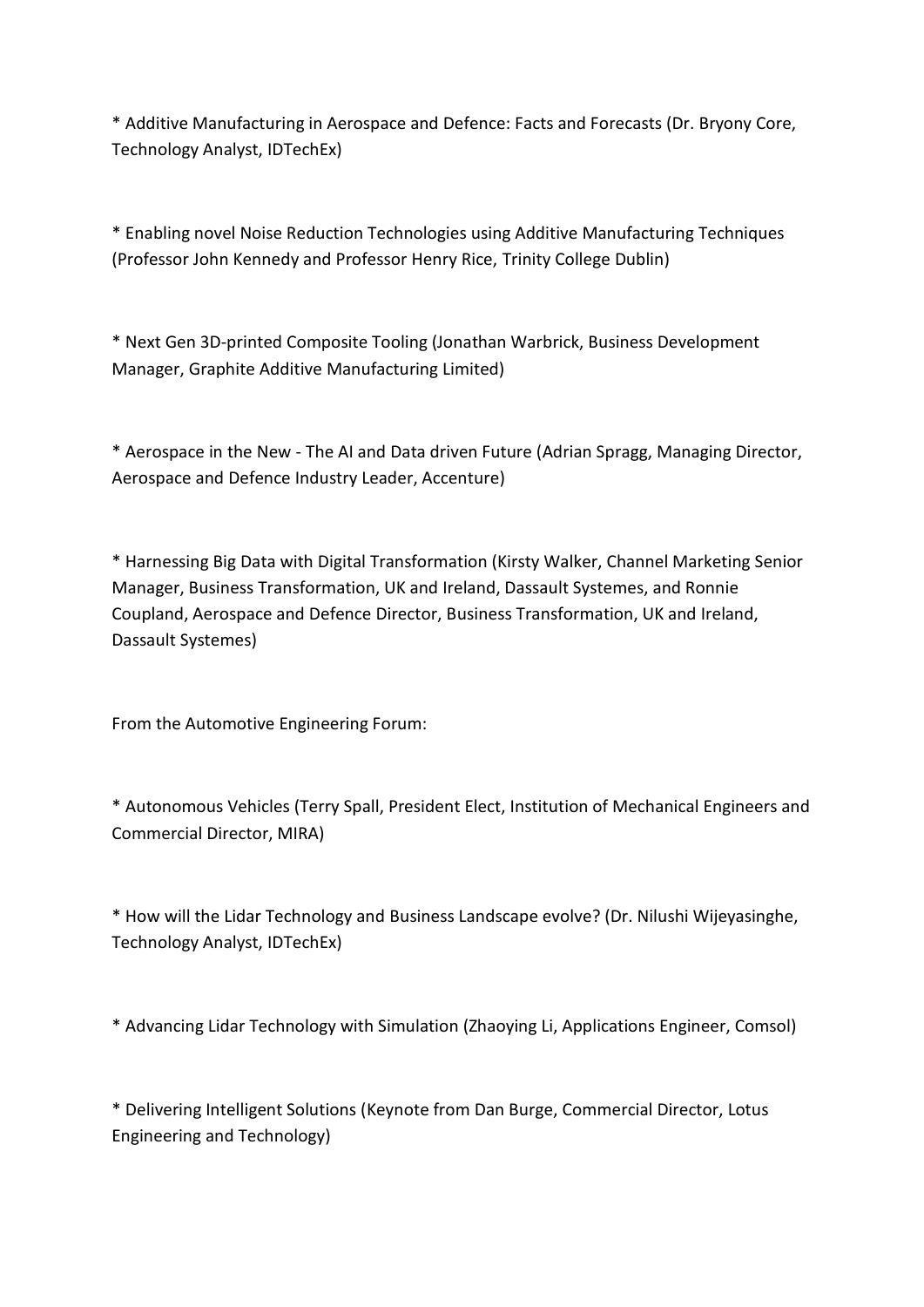\* New Cooling Technology for Electronics in Automobiles (Professor Tom Robinson, Department of Mechanical and Manufacturing Engineering, Trinity College Dublin)

\* Optical Measurement for Finite Element Simulation Verification (Rob Wood, Sales Engineer, EIS/GOM UK)

\* Re-imagining Engineering with AI (Richard Ahlfeld, Founder, Monolith AI)

\* Data driven Services - How Data is driving the Smart Factory (Nishant Raj, Industry 4.0 Lead, Atlas Copco Tools and Industrial Assembly Solutions)

\* Intelligent Battery Management to drive the Electric Revolution (Christopher Birkl, CEO, Brillpower)

\* How can 3D Optical Metrology support Additive Manufacturing? (Kevin Hawley, Sales Manager, GOM UK Limited)

From the Composites Engineering Forum:

\* Robust AI-assisted design of Lightweight Composite Components (Andre Wilmes, CEO, Rafinex Limited)

\* Demystifying Composites 4.0 ( Marc Funnell, Head of Digital, NCC)

\* Technologies Framework for Automated Dry Fibre Placement (Dr. Anthony Evans, Research Fellow, University of Nottingham)

\* Active Control of the RTM Process under Uncertainty using Fast Algorithms (Dr. Andreas Endruweit, Associate Professor, University of Nottingham)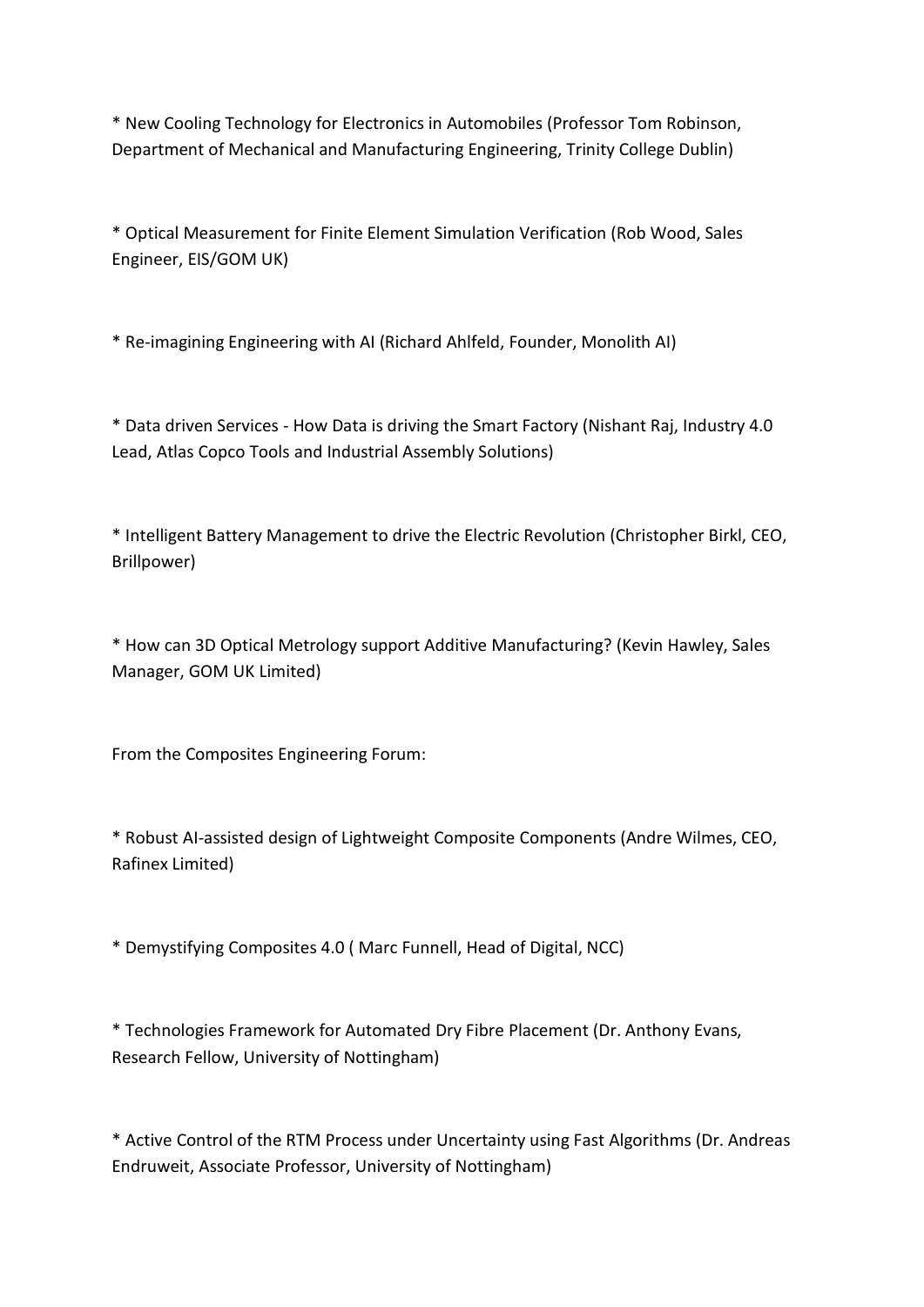\* Virtual Un-manufacturing of Fibre-steered Preforms for Complex Geometries (Dr. Jonathan Belnoue, Research Fellow, University of Bristol)

\* Smart Tooling - An elegant Solution for manufacturing Unitized, Co-cured Composite Structures (Craig Jennings, President and CEO, Smart Tooling Division, Spintech LLC)

\* What is AI and where are the Applications in Tooling for Composites Parts? (Adam Lofts, CTO, Mouldbox)

\* Fibre-optic Sensors: The complete Solution for NDT, Structural Health and In-service Monitoring of Composites Structures (Robert Knapp, Director, Epsilon Optics)

From the Connected Manufacturing Forum:

\* Optical Metrology - The Future of Measurement (Daniel Steinkellner, Sales Director, Bruker Alicona)

\* Industry 4.0 - Hype or Hyper? (Ian Gardner, Industry 4.0 and Oracle Specialist, IBM)

\* Generating Value from IIOT Data (Dr. Alexandra Brintrup, Lecturer in Digital Manufacturing, University of Cambridge)

\* Digital Transformation in Manufacturing powered by Predictive Analytics (Mohamed Abuali, CEO, IoTco)

\* Why Cloud Connectivity, Additive Manufacturing and AI are the Keys to the Factory of the Future (Jeremy Drew, Applications Engineer Manager, EMEA, Markforged)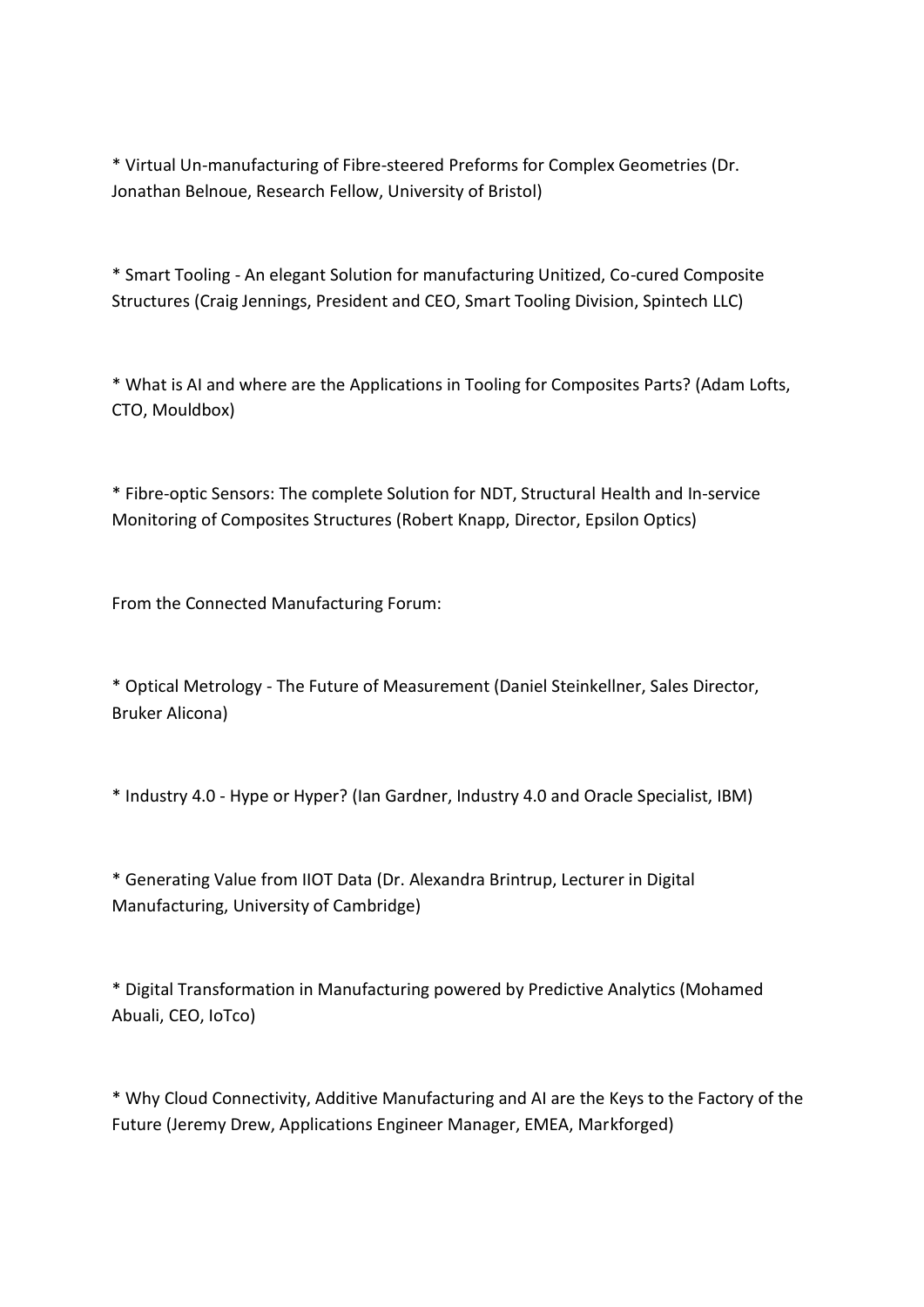\* Industry 4.0 - unlocking Metrology's Potential (Joe Brennan, Technical Sales Manager, UK and Ireland, LK Metrology)

\* Optimisation of Material Design using Deep Learning (Gareth Conduit, CTO, Intelligens)

\* Democratising Robotics: The Rise of affordable Automation (Suryansh Chandra, Cofounder, Automata Svetan Ratchev, University of Nottingham)

\* Aerospace Assembly in the Digital Age - The FA3D2 (Svetan Ratchev, Cripps Chair of Production Engineering and Director of the Institute for Advanced Manufacturing, University of Nottingham)

From the Medical Device Engineering Forum:

\* Brilliant Analytics - Neutron and Synchotron Radiation Applications in Materials Research (Dr. Marc Thiry, Industrial Liaison Officer, Helmholz-Zentrum Geesthacht)

\* Approaches to Certification and Standardisation of large Additive Manufactured Parts (Adrian Addison, Team Manager, Arc Processes, Fabrication and Welding Engineering, TWI)

\* Disrupting the Medical and Dental Industry with 3D-printing (Bryony Core, Technology Analyst, IDTechEx)

\* Additive Manufacturing of wearable/implantable Medical Devices (Dr. Sebastian Pattison, University of Cambridge)

\* Hackable Humans - is it literally Life and Death? (Adrian Taylor, CTO, ITC Secure)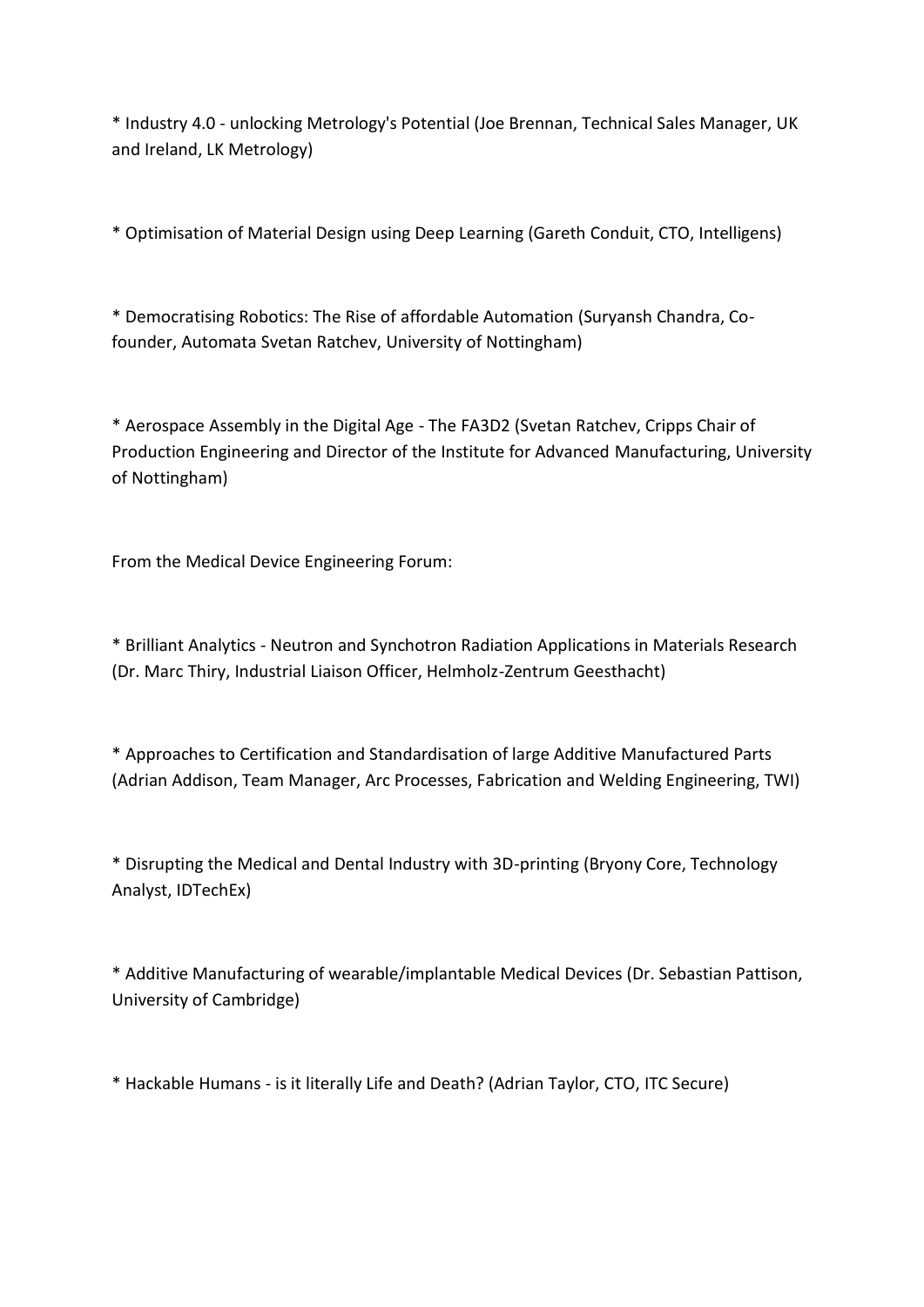\* How 3D Simulations can be used to improve Ultrasound Transducer Performance and Fault Detection (Dr. Colin Chung, Project Engineer, Xi Engineering Consultants)

\* Accelerating Deep Learning for Medical Image Classification on Qualcomm Mobile CPU and GPU (Syed Hussain, CTO, SplineAI Tech Private Limited)

\* Data Trends in Healthcare: Patient Centric Care and IoT (Jason Garforth, Oracle Applications and UNIX Systems Architect, IBM)

### **Lab Innovations and Maintec**



Running alongside Advanced Engineering were two smaller exhibitions, Lab Innovations and Maintec.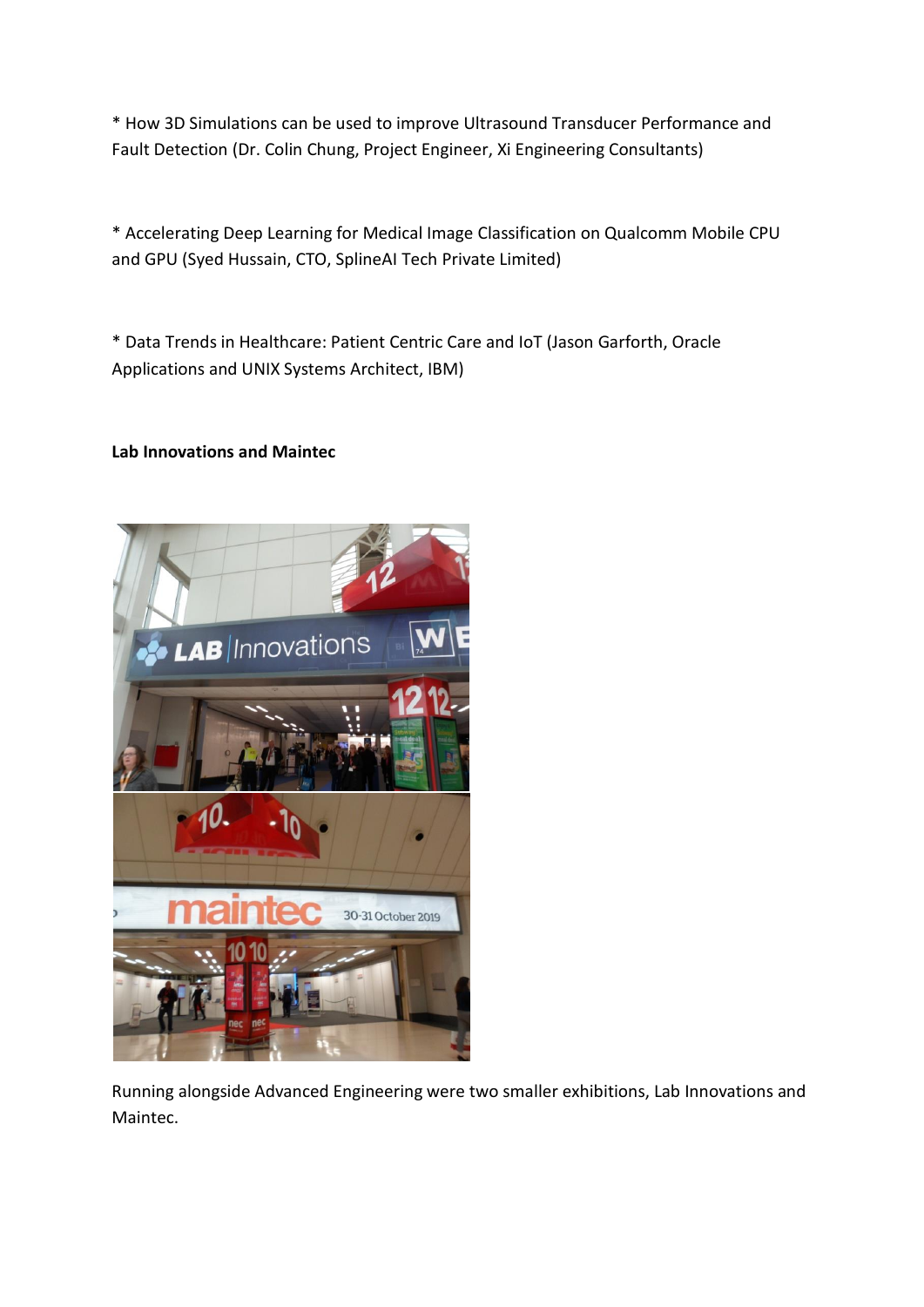Lab Innovations featured 157 exhibitors and 40 presentations, of which the following may be highlighted as being of specific interest to electronics professionals:

\* Recovery of Critical Materials: Recycling Automotive Lithium-ion Batteries (Gavin Harper, Birmingham Centre for Strategic Elements and Critical Materials, University of Birmingham)

\* Maximising the Information on the Spacial Distribution of Tablet Ingredients using NIR Imaging (Rhys Kelham, IR Product Specialist, Perkin Elmer)

\* Using Virtual Reality in the Lab (Pawel Gawkovski, COO, Solution4labs)

\* Using Artificial Intelligence to address Scientific Challenges (Professor ji Zhou, Phenomics Group Leader, Earlham Institute)

\* Micro GC Fusion - The fastest and easiest Gas Detection in Gas Laboratories (Sarah Wolff, Area Sales Manager Security and Energy Europe, INFICON)

\* HPLC Evolution with AI (Dr. Raymond Wong, LC Product Manager, Shimadzu UK)

Key features of the exhibition were notably:

\* Laboratory News Village (selected companies that had not previously exhibited)

\* Sustainable Laboratory (developed by Andy Evans of Green Light Laboratories and featuring case studies in the use of 'green' equipment from the universities of Oxford, Bristol, Edinburgh and Warwick)

\* Insights and Innovation Theatre (created by Laboratory News and featuring presentations on lab management and digitisation in the lab)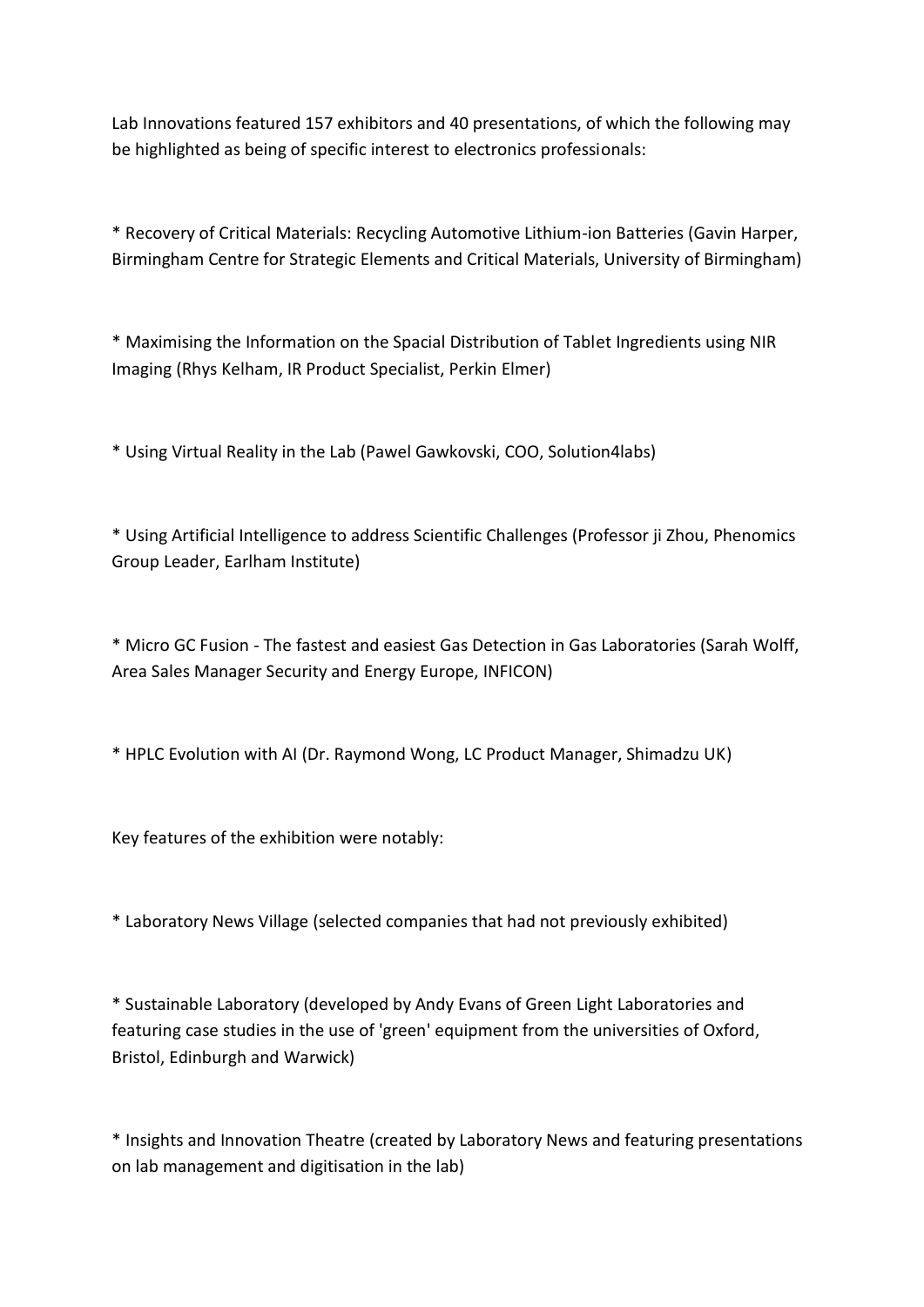- \* Live Lab (presentations and quick-fire demonstrations on the latest lab innovations)
- \* Cleanroom Hub
- \* Royal Society of Chemistry Pavilion

New for 2019 were 'Innovation Tours' hosted twice daily to guide visitors around the most innovative products, and a new matchmaking tool called Lab Connect designed to facilitate networking within the laboratory community.

The 44th. Maintec complemented the other two exhibitions by focusing on the UK's maintenance, reliability, and plant and asset management industry, with a strong emphasis on digitisation within the maintenance function.

There were 78 exhibitors and 26 conference presentations, which were held in two zones, namely Maintec Insights and Reliability Insights. These included:

\* Predictive Maintenance Planning: Artificial Intelligence versus Analysis Intelligence (Louis Tuttle, Product Sales Director, PEMAC)

\* Merging IT and Operational Technology to maximise the Potential of Digitisation (Keynote by Martin Walder, Chairman of the Engineering and Machinery Alliance and Vice President Industry for Schneider UK)

\* The Machine Sentry Automated Diagnostic Assistant - an automated Guidance to Fault Detection (Lee McFarlane, Technical Director, Asset Management, AVT Reliability)

\* Emerson's Peak Vue Vibration Analysis Software delivers quick ROI in the Automotive Industry (Will Brown, UK Wireless Solutions BDM, Emerson Automation Solutions)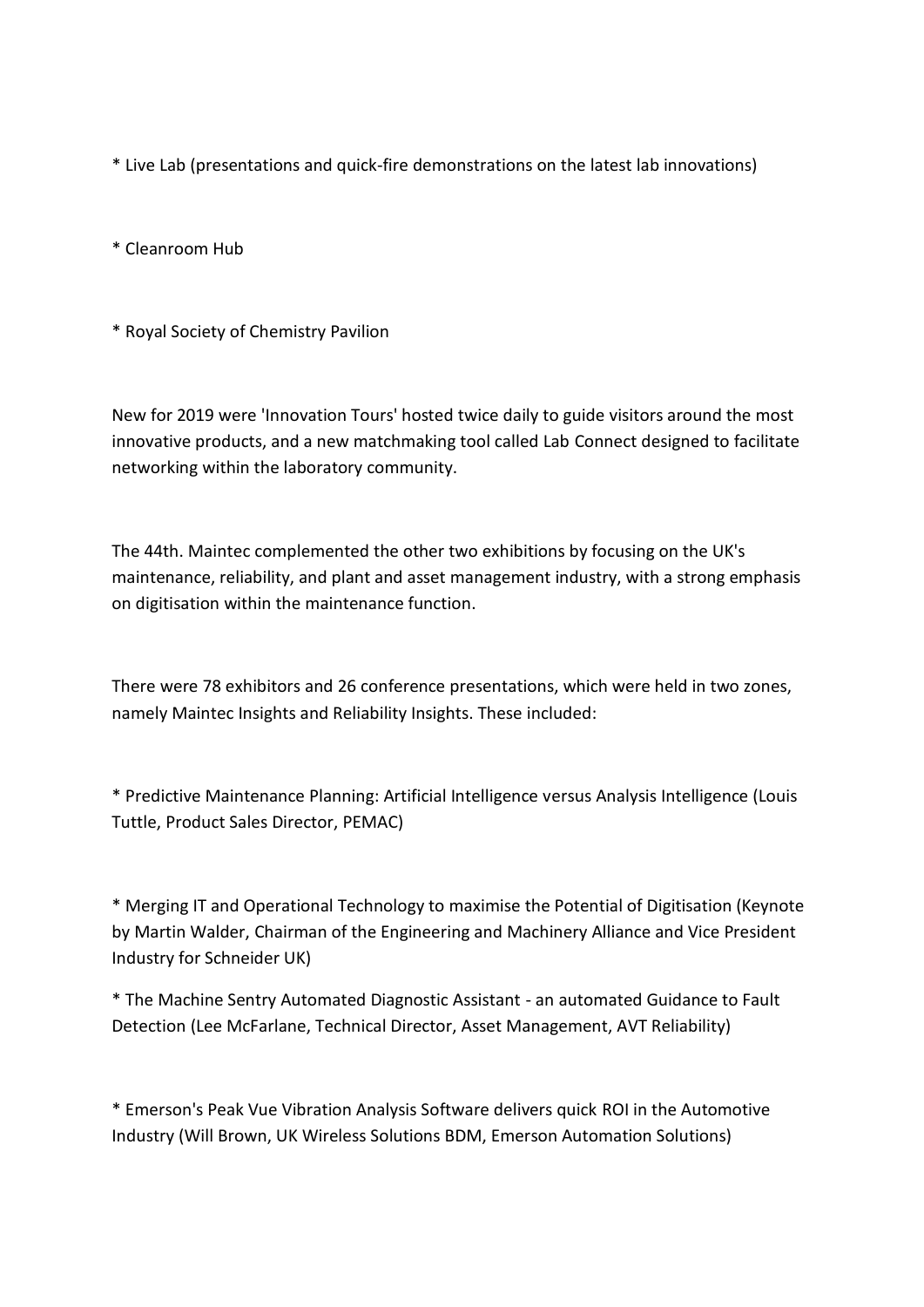In this issue of *The Electron* a selection of articles is featured to reflect the diverse areas of electronic engineering covered in these exhibitions.



### **FORMULA STUDENT AUTONOMOUS CAR COMPETITION**

Formula Student, promoted by the Institution of Mechanical Engineers, and showcased at Advanced Engineering, has provided a platform for university students to apply engineering theory in a real world, real project scenario for over 20 years. It requires student teams to design and build a complete race car and compete against other teams from around the world at Silverstone each year.

This year, however, there have been some important new additions to this now wellestablished event, most notably the introduction of the first autonomous car competition in response to a growing industry need for connected and autonomous vehicle skills. Four universities entered the AI competition and they had access to the IMechE's prototype car, which was part funded by the Centre for Connected and Autonomous Vehicles and was on display at the exhibition. This car, the ADS-DV, lowered the barriers to entry for those who did not have the resources to design and build a running vehicle, but did have software mechatronics and automation engineers ready to create control algorithms to work with their chosen AI hardware in order to complete a set of pre-defined AI missions.

Commenting on the new addition, Simon Shapcott, Head of Research and Development for the Centre for Connected and Autonomous Vehicles, stated: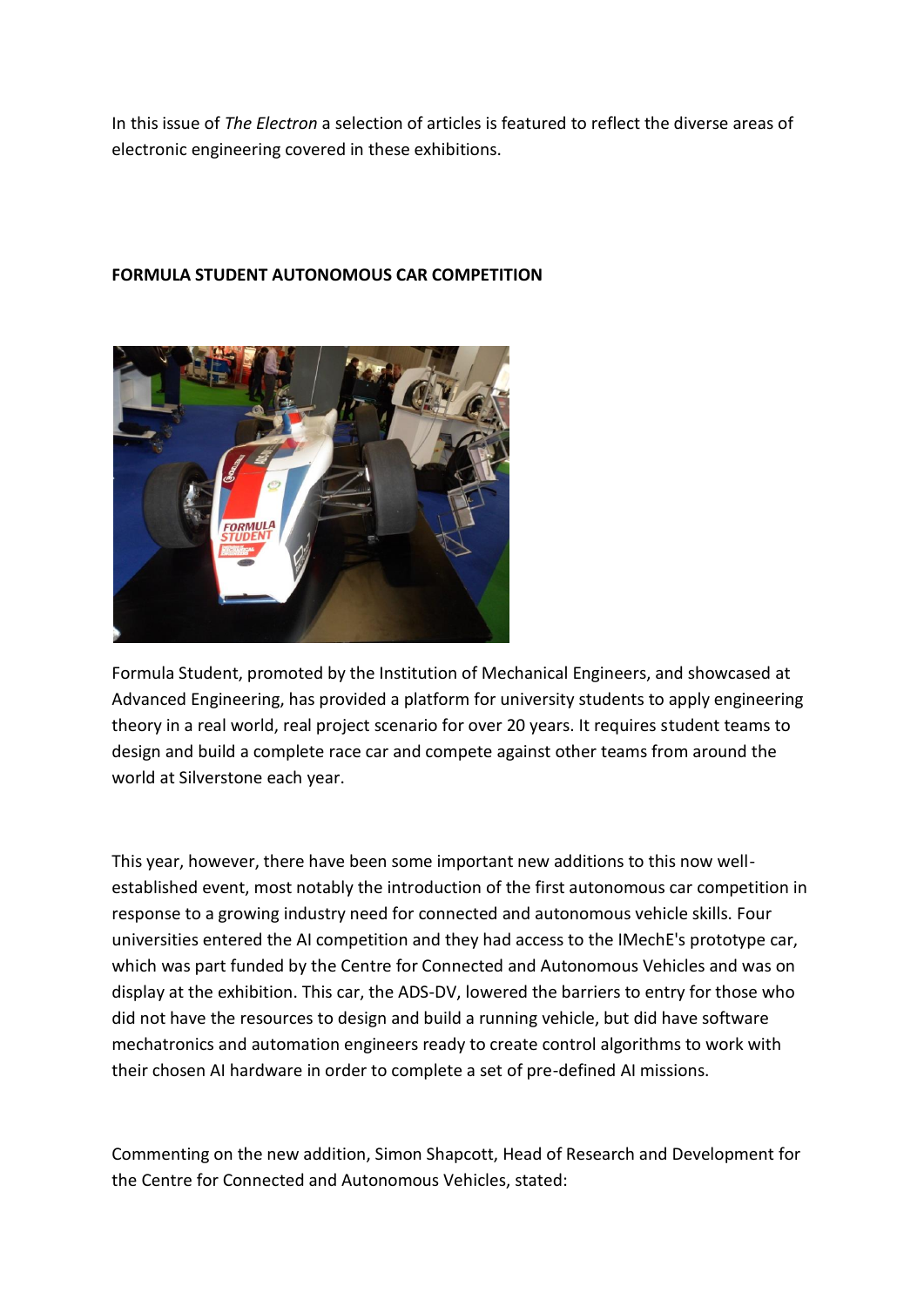*"Rapid developments in CAV technology, and the new business models which will underpin their use, could fundamentally change the way people and goods move around in the future, offering huge potential benefits in safety, efficiency and productivity. AI is a critical enabler of this future, and Formula Student - AI will help nurture talent on which the UK's industry, from exciting young start-ups to large corporations, will help realise this future for society."*

Andrew Deakin, Chairman of Formula Student, added:

*"In the future space will be shared between humans and machines. FS-AI will enhance the future of Automotive AI using racing as a testbed."*

More information may be obtained from Lucy Killington, Formula StudentProject Manager, on 020 7304 6837. Email: l.killington@imeche.org

# **DRIVERLESS TRANSPORT FOR ONLINE RETAILING**

BITO Storage Systems specialises in the supply of driverless transport systems for online retailers. By reducing travel times for pickers, such a system can save time and money, including with multi-level picking processes and when traversing multi-tier installations.

The company's already established LEO Locative container transporter links workstations in a fulfilment centre with each destination flexibly programmed in as needed and integrated into the transporter's journey.

In *Factory and Handling Solutions* (October 2019, p.28), BITO's Managing Director Edward Hutchinson states: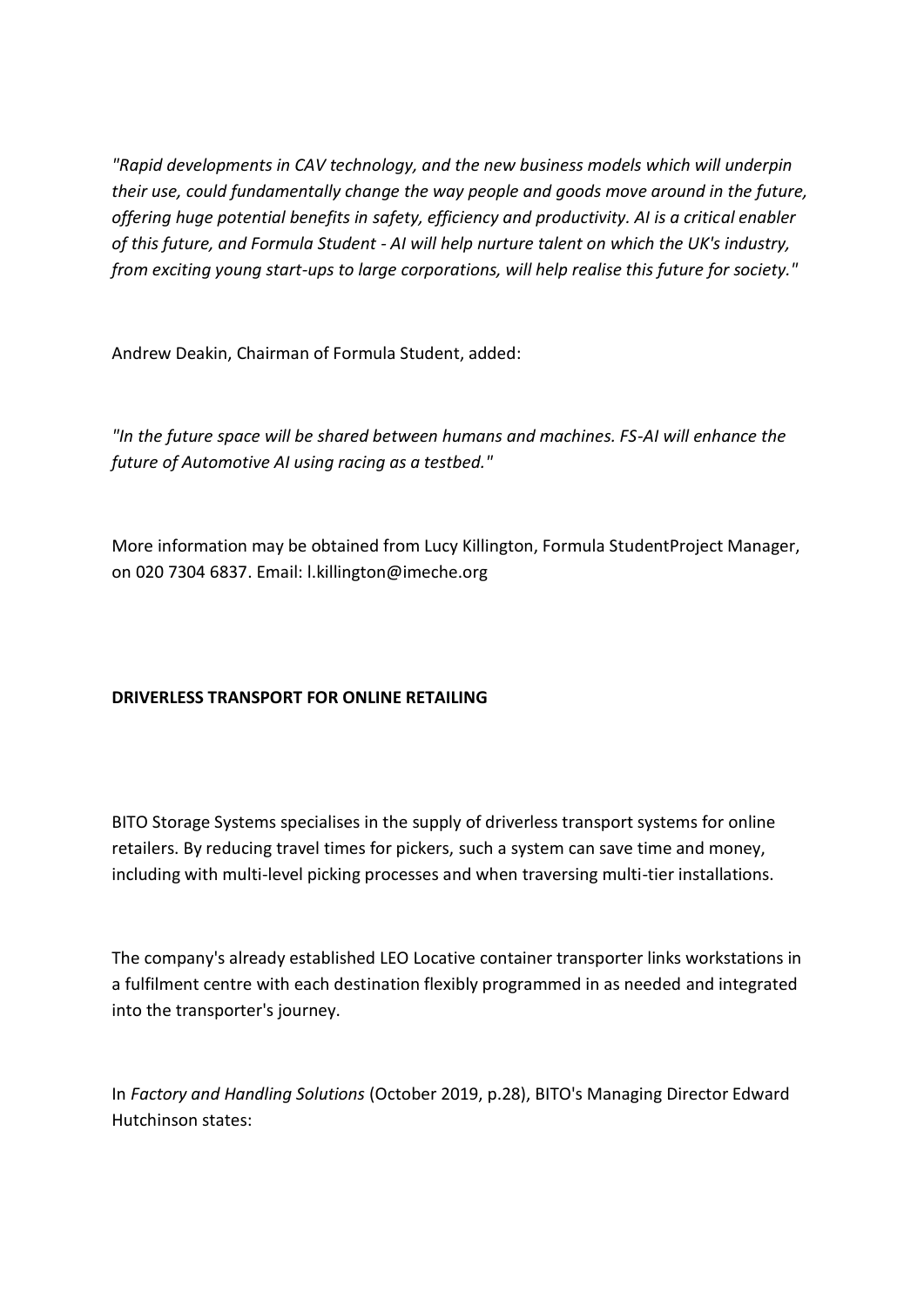*'Multi-level picking is often a good choice for e-commerce businesses. Compared to singlelevel or single-item picking, multi-level picking combines multiple orders into a single "pick", with items only later being packed as individual orders. Items are picked off the shelf individually. The use of a downstream sorting process or consolidation station enables picking to be freed to a very large extent from order-specific constraints. Multi-level picking is therefore seeing increasing use in the e-commerce sector.*

*The container transporter can drive to each picking station where it is loaded up by the picker, and then it carries the containers of orders to collection or packing stations before transferring them to the shipping department.*

*E-commerce businesses often use multi-tier installations for storage and picking. A good solution in such cases is having an LEO on each floor of the installation.'*

There is no Wi-Fi or IT required. Stations where the transporter needs to stop and any tasks that the driverless system needs to perform at each location, are specified using markers, which effectively serve as a 'brain' to the LEO. These contain the information that the system requires in order to perform each task, whether that be stopping, handing over containers, receiving containers or proceeding onwards.

**Decentralised Router**

Now with proven success, BITO Storage Systems have constructed a prototype LEO that features decentralised routing. The advantages of this are explained by Dennis Ramers, Product Manager, LEO Locative: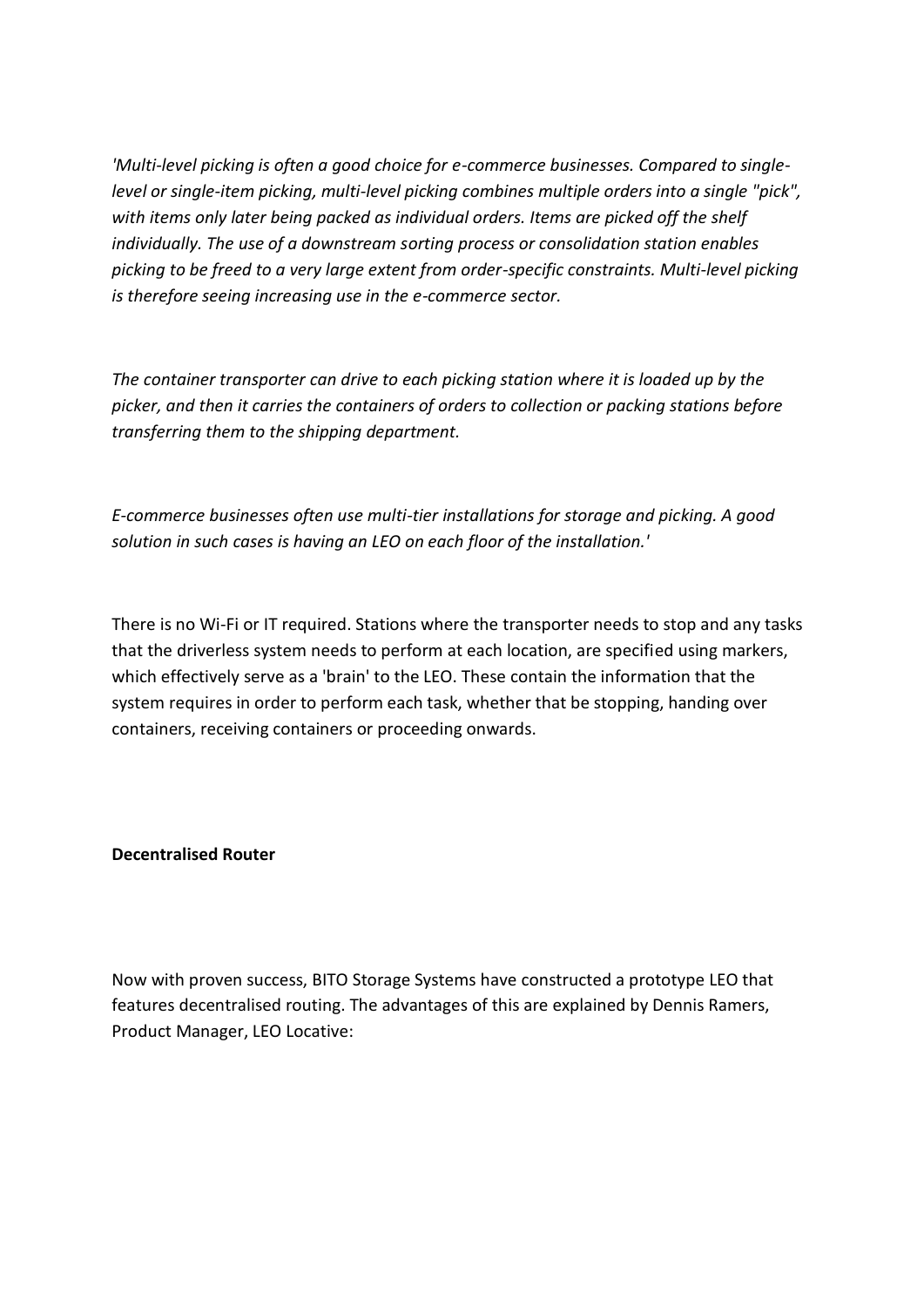*"Until now LEO has been able to follow fixed routes in a fixed order. This has made it the simplest 'point-to-point transport system' on the market - and it will continue to hold this title. But now, decentralised routing lets the user send the transport vehicle to different destinations using a simple interface on a tablet. This will open up many new applications for LEO Locative while preserving its key properties: Simplicity, no need for WI-Fi, centralised control and -as a result - low investment costs which pay off very quickly."*

### **ARTIFICIAL INTELLIGENCE REVOLUTIONISES BUS INSPECTION**

An Israeli start-up is now using artificial intelligence (AI) to automatically perform visual inspections of the undercarriages of a fleet of 150 buses at an Israeli depot of bus operator Kavim.

Originally designed to detect bombs, the new system, known as UVeye, is installed in a trench near the Modiim depot where it visually scans the buses on their way out and on their return. It detects visual anomalies such as leaks, cracks, bending in components, dents, loose electrical connectors and corrosion.

The article 'Inspector Gadget' by Will Dalrymple in *Transport Engineer* (September 2019, p.31) quotes UVeye (undervehicle eye) Chief Strategy Officer David Oren as follows:

*"High-speed digital cameras take multiple images of the undercarriage as the bus drives over. A typical installation of five cameras takes a total of 900 images per second. A site computer processes those images and passes on a data bundle to a cloud-based deep learning engine that runs in the cloud, and analyses the images for anomalies, all within a few seconds.*

*To do that, UVeye first breaks up the undercarriage into its different elements, and analyses each. It does not compare the image it took with a stored one. Instead, its understanding of*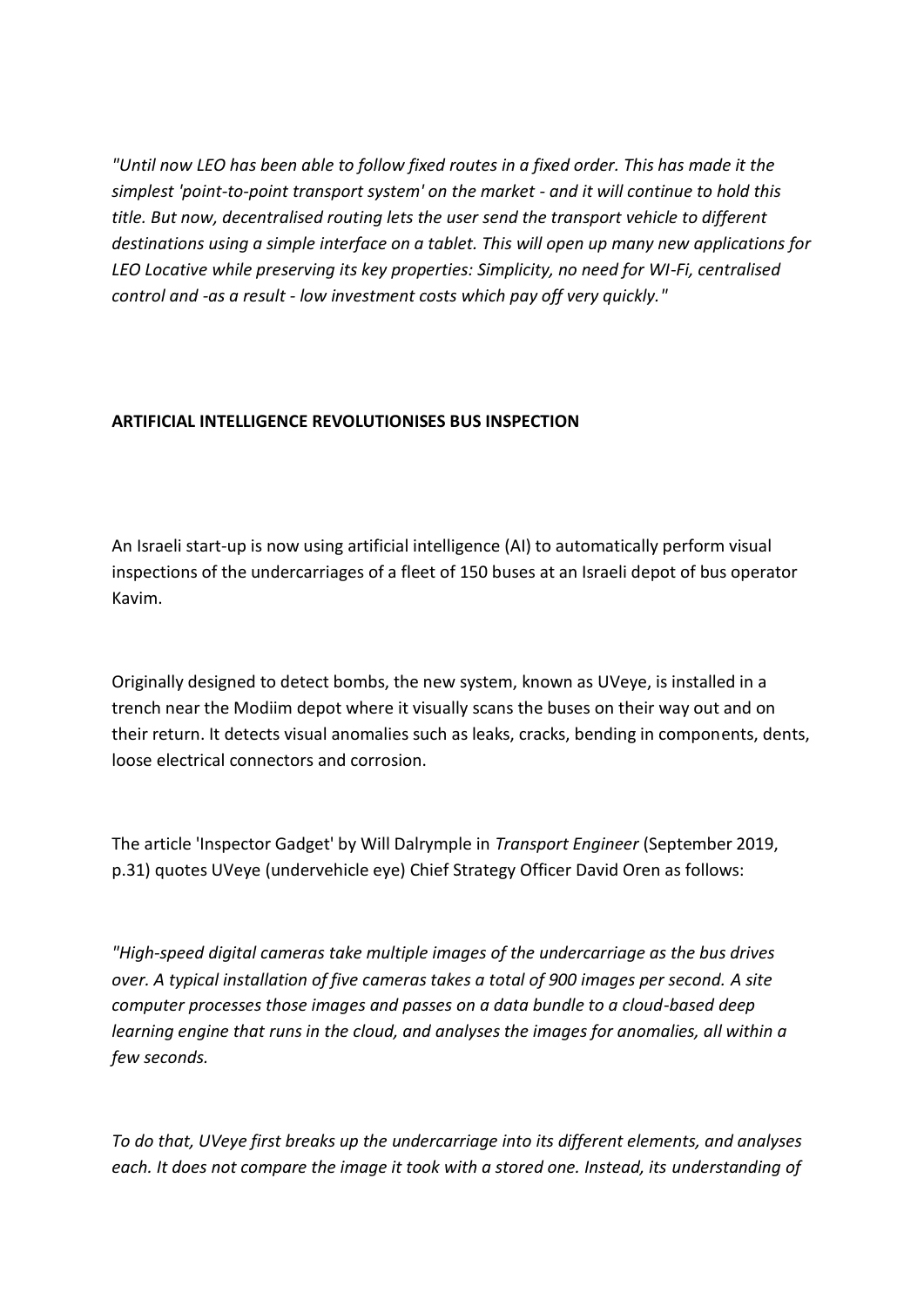*what is normal and what is not relies on training artificial intelligence algorithms that mimic human learning."*

Accuracy can be increased by feeding in additional reference information about the vehicles.

# **UNLEASHING THE POWER OF THE SUPERCAPACITOR**

Batteries are the traditional power source for electric vehicles, but supercapacitors (also known as ultracapacitors) with increased capacity and performance are now providing a viable alternative in some applications.

Supercapacitors use electrostatics rather than electrochemical processes, which gives them an advantage in terms of fast charging and millions of discharge cycles which batteries cannot provide. They are limited, however, in that they cannot hold their charge for very long, which means that their use may be optimised in tandem with batteries rather than instead of them when it comes to e-mobility design.

In 'Putting the Super into Supercapacitors' Nick Flaherty in *E-mobility Engineering* (Summer 2019, p.36-41) explains more:

*'The performance and properties of supercapacitors are determined to a great extent by the electrode material used. Swiss supplier SECH, for example, uses activated carbon powder. A patented process increases the pore size of the carbon and provides the largest possible accessible surface. Also, the best possible match between the pore size and the ions used in the chosen electrolyte is selected, so that the electrode material has a high capacity and a low internal resistance with electrochemical stability.*

*The electrode material is processed on an automated production line with a separator in the capacitor winding which is built into a hermetically sealed housing and impregnated with an electrolyte. The capacitors are characterised by laser-welded internal connections to seal the*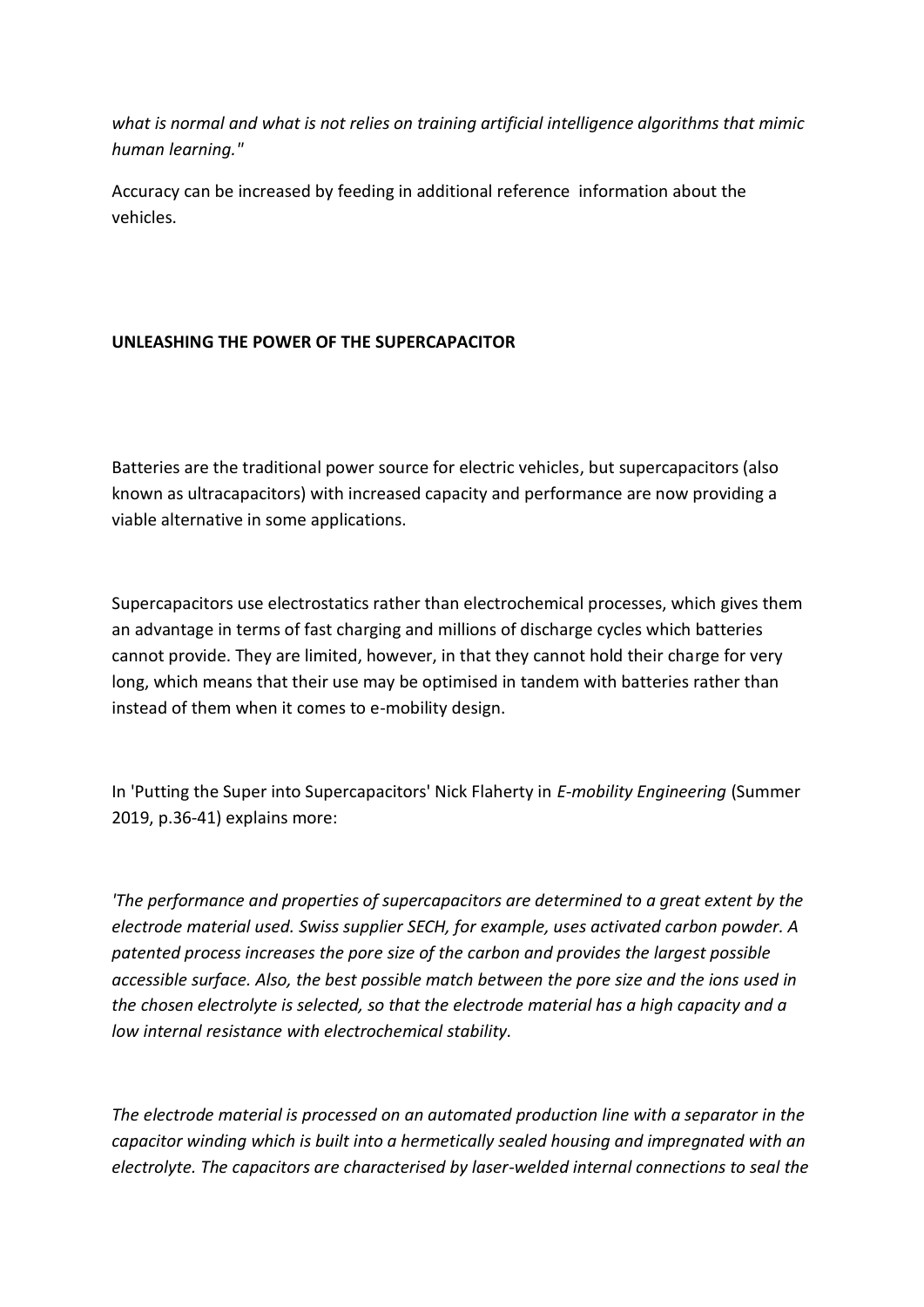*cell, the use of pure aluminium for housings and electrical contacts, as well as patented housing design. This provides a single-cell voltage of 3.0V with integrated terminals for more compact modules and packs. The internal connections provide a low internal resistance and a path to remove the heat from the supercapacitor.'*

Current supercapacitors have an energy density of around 7 Wh/kg, but for wide adoption in e-mobility systems an estimated 60 Wh/kg is required. The postulated solution to this is to use graphene, and the author quotes Sebastian Pohlmann, Head of Cell Development for Estonian supercapacitor manufacturer Skeleton Technologies as follows:

*"Right now with the current generation that we produce and on the market you can service niche applications such as active suspension or hybrids. In order to get to the next step the energy density has to double at least. That doubling then services 48V hybrids and the high power peaks that would otherwise damage or degrade the batteries.*

*If you increase the voltage you also increase the energy density by a factor of squared, so we plan to move from 2.85V to 3.4V. We have prototypes with that voltage, so we know it can be done. Combining that with the electrode material gives us the next generation.* 

*The magic threshold for cell voltage in a 48V system is 3.2V. It means a battery pack can consist of 15 rather than 17 cells, reducing weight and cost. We know from the basic electrochemistry that it should be possible. In theory you can go higher, but 3.4V has proven to be a realistic target.*

*You can charge a cell to a higher voltage, but the lifetime will decrease quickly - 10 times faster - as the electrolyte is unstable at these voltages, so it decomposes, creating gas and clogging the surface area of the electrode. That leaves less of the energy storage material accessible, so the key point is to find an electrolyte that withstands the voltage without degrading."*

The company is currently shipping cell-level prototypes to selected automotive companies and Tier 1 suppliers, and in 2020 plans to do the same with modules and welded packs. Beyond 2020 the company aims to provide production samples of the technology, with a launch planned for 2021.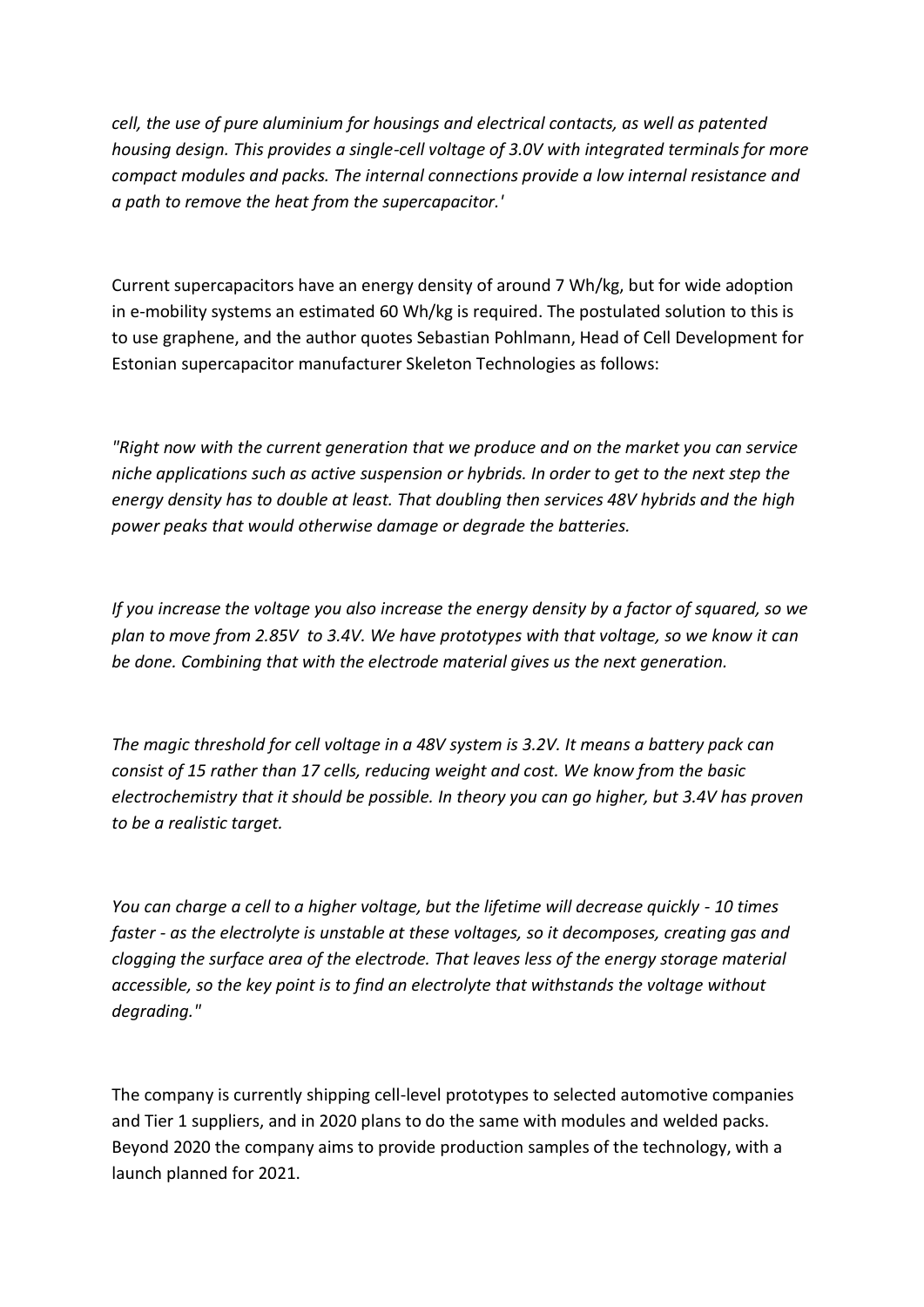The cost of the supercapacitors is currently \$4,500-5000 per kWh, but the new cells will reduce this to \$1,000 per kWh.

Elsewhere in the article the potential of dry electrode supercapacitors is discussed, notably in relation to the Tesla Model 3 electric car, whose range is set to increase from 220 miles to around 375 miles, and five mild-hybrid and plug-in hybrid vehicles from Geely, the owner of Volvo and Lotus. Production of the latter is now imminent.

Another type of supercapacitor that is under development is the ceramic supercapacitor:

*'Doubling the permittivity from the eighth generation samples to the ninth generation today cuts the size and cost of a supercapacitor in half without increasing the current leakage. It also holds charge for longer than the previous material, up from 848 seconds to 1,265 seconds, or 20 minutes. This opens up new applications such as supercapacitors in an electric bus to replace batteries. As a bus would stop every 10 to 15 minutes it could be quickly recharged at each stop.*

*Samples experience less than 15 per cent variation in performance over a temperature range of -30 to +150C, up from -30 to +85C in the previous generation.*

*Automation company ABB has developed a high-capacity flash-charging electric bus system. A 135-seater bus called TOSA (Trolleybus Optimisation Systeme Alimentation) is charged at selective stops within a 15 second energy boost while passengers enter or leave the bus.* 

*A 400W charging system uses a laser-controlled moving arm that connects to an overhead receptacle for charging at bus shelters, instead of the usual trolley poles to overhead lines. At the end of the bus route a 3-4 minute boost enables a full recharge of the supercapacitors.'*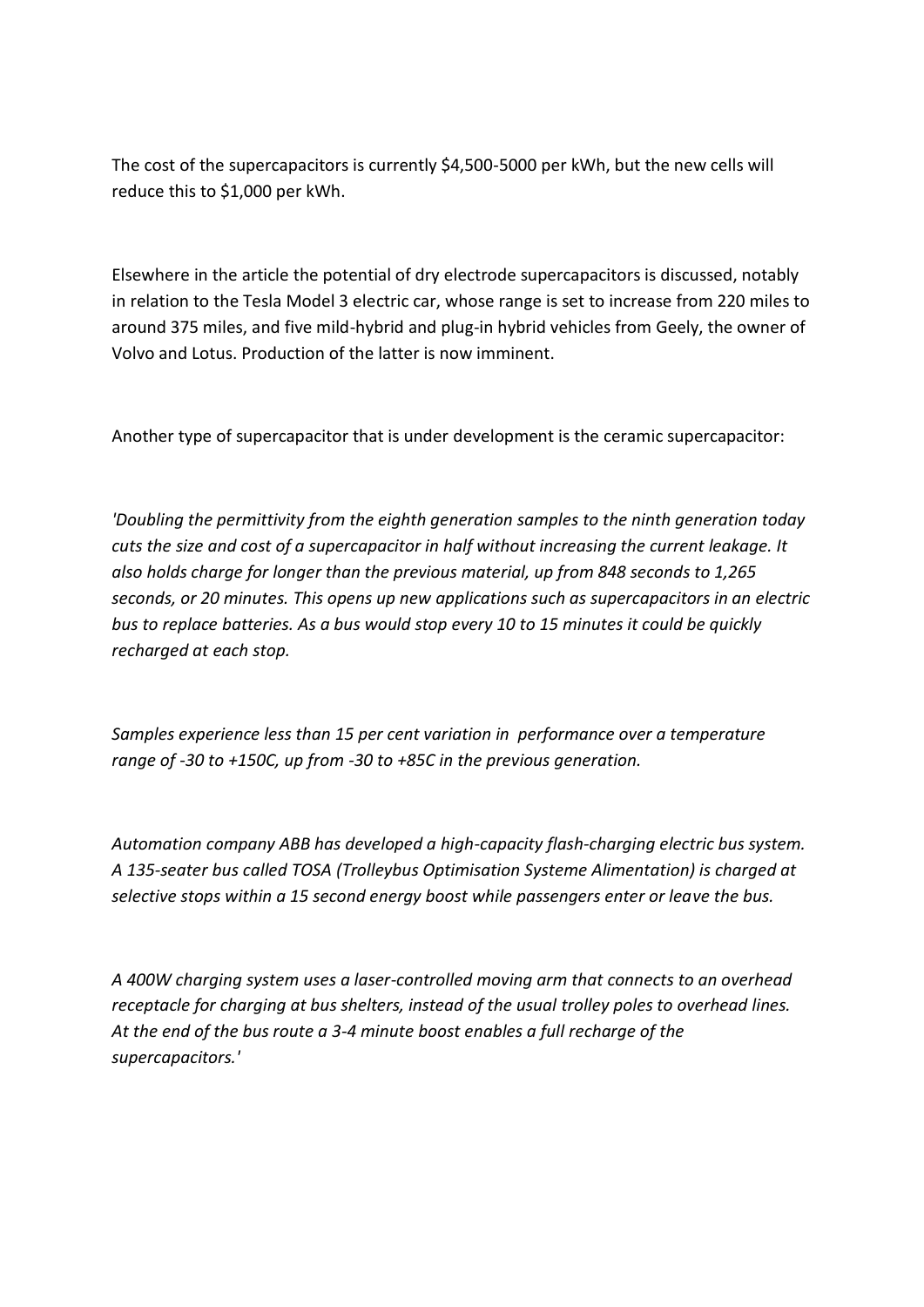Meanwhile in the UK Wrightbus is working with Skeleton to pioneer the use of supercapacitors in a diesel-hybrid double decker bus, which provides a 36 per cent fuel saving relative to the standard EuroVI diesel.

## **Hybrid Airship**

The application of supercapacitors is not confined to the automotive industry. In the last part of the article Mr. Flaherty explains how the technology is now being adopted in the aerospace sector by French firm Flying Whales. In this case a hybrid airship, the LCA60T, is being developed to carry cargo - up to 60 tonnes, for example, of timber - in a 75-metre long hold, or underslung. This will have a top speed of 100 kph and a daily range of some several thousand kilometres:

*'Engineers from Skeleton are helping to develop the 1.5 MW propulsion system for the helium-filled, rigid structure airship, using supercapacitors to provide an extra 2 MW for hovering, lifting and stabilisation.'*

### **NEW LIGHTWEIGHT AIRFRAME FOR AUTONOMOUS DRONES**

A lightweight airframe design for an autonomous drone has been developed by Sheffield Robotics with help from engineers at the University of Sheffield Advanced Manufacturing Research Centre.

The project was part of the EPSRC Brains on Board programme to develop a series of autonomous drones capable of processing sensor data in real-time so as to control their own flight.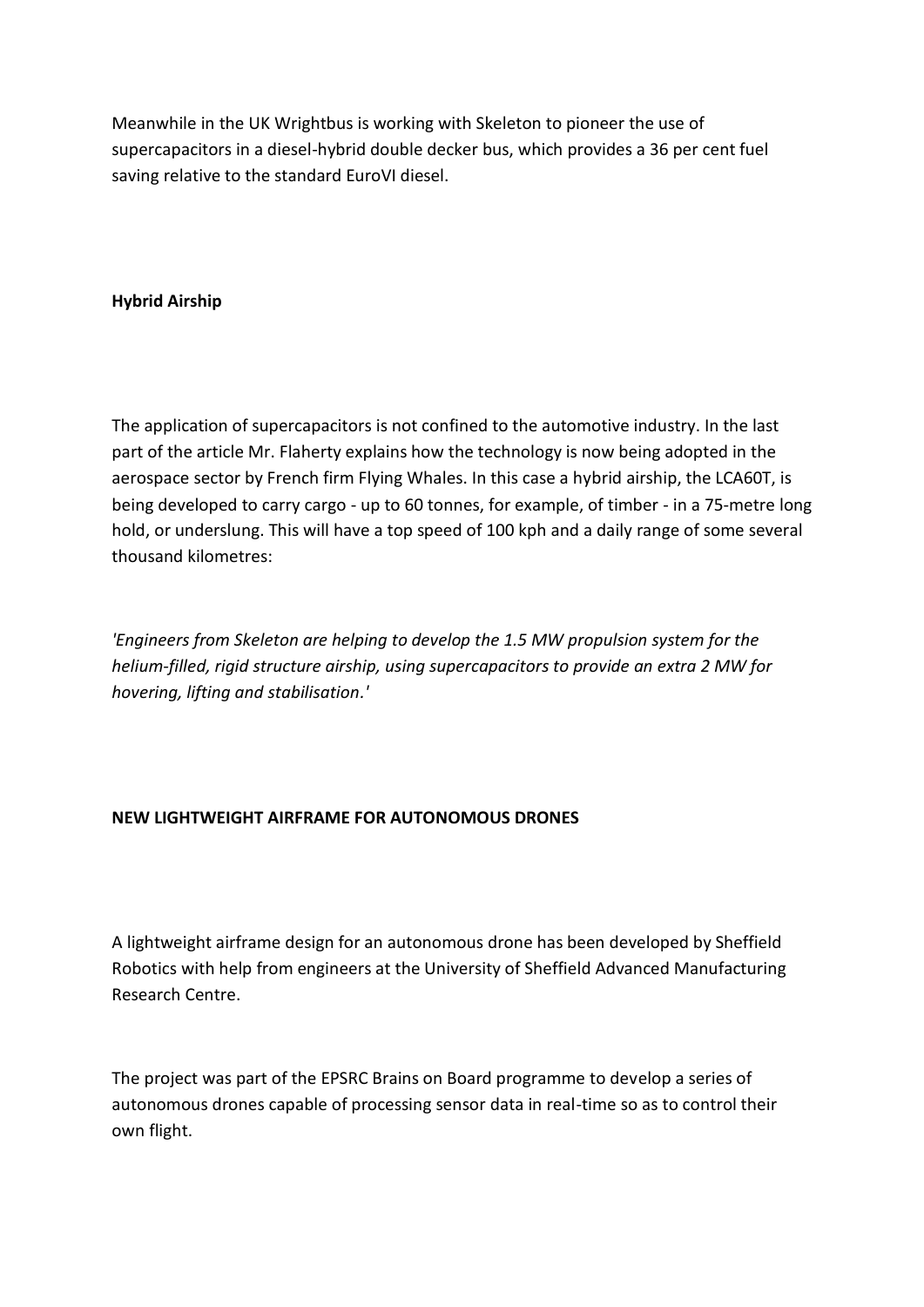The AMRC's Design and Prototyping Group used additive manufacturing to meet strict weight limits imposed on the airframe and the requirement to test multiple iterations of the design.

The article 'Helping Drones lose Weight' in *AMRC Journal*, Issue 10, p.22-23 explains more:

*'The flight control algorithm of the drone is based on that of a honey bee. In previous versions of the drone, Sheffield Robotics have successfully achieved a real-time processing of sensor data by performing all necessary computing tasks on a remote base station and sending the data wirelessly.*

*The goal of the Brains on Board project is to perform all required computing tasks on board, eliminating the need for a remote base station. To perform data processing on board, additional computing modules need to be housed within the drone, which add to its flying weight. To maintain the required thrust to weight ratio of the drone, while still housing these additional computing modules, significant weight savings were required to the airframe.*

*To maintain the required thrust-to-weight ratio for the selected motors, a strict upper weight*  limit of 600g was imposed. In addition to this, there was little flexibility in the selection of the *components. This meant that the maximum airframe weight was restricted to 98g. By comparison, commercially available airframes for similar sized quadcopters are normally in the 200-400g range. In addition to the weight limit, there was a requirement for the frame to protect the electronic components in the event of a hard landing.'* 

Idea generation led to two options:

(i) Strut-and-node where a framework of lightweight tubes were connected to nodes.

(ii) Laser cut carbon fibre plates connected by a series of rigid fastners.

Prototype designs were constructed for the first option, but the resulting complex node geometry requirement led to the conclusion that this option, contrary to initial speculation,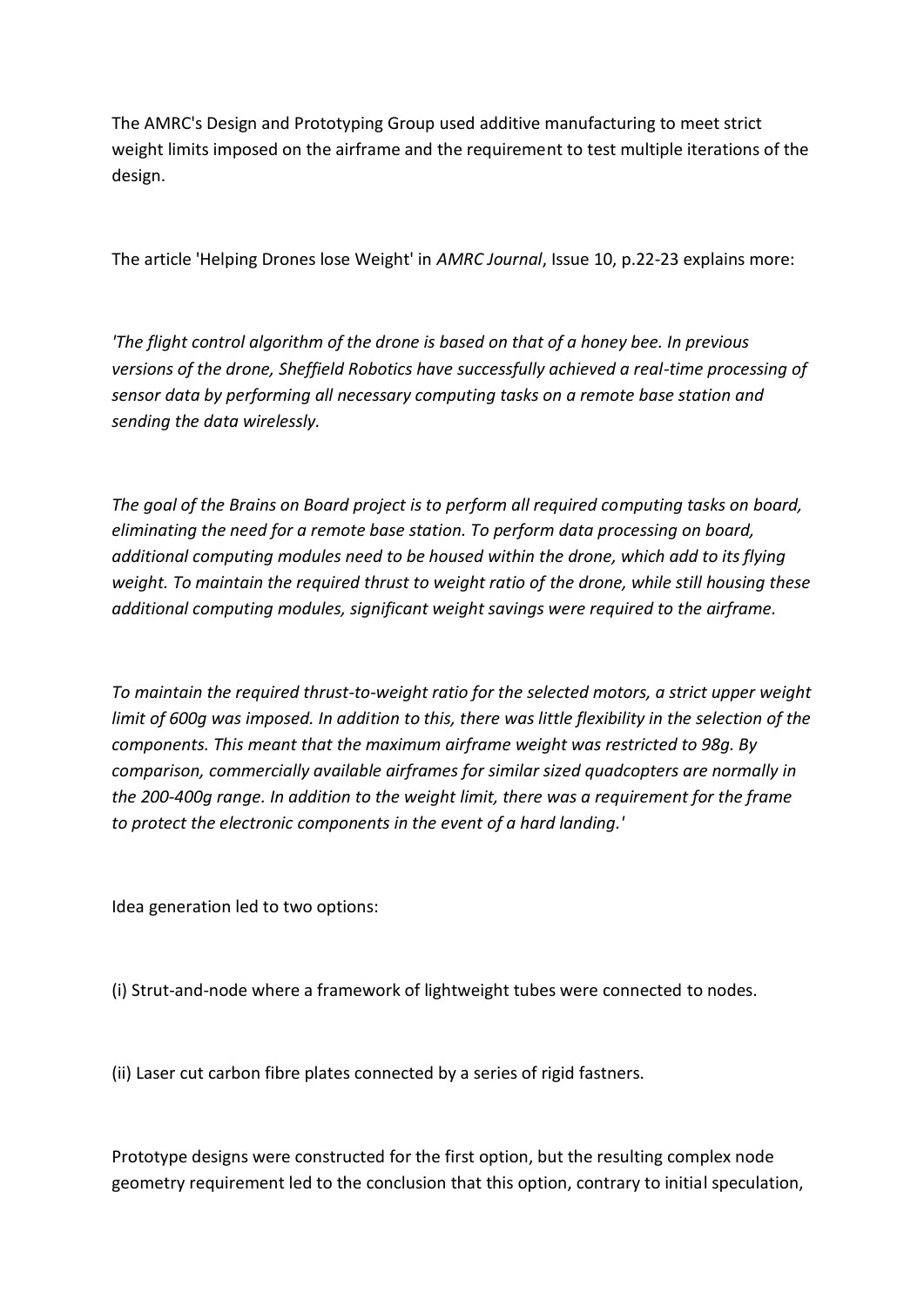was not going to lead to the desired weight requirement. So the second option was then explored:

*'A basic prototype of the airframe designed to make use of laser cut carbon fibre plates was manufactured. To reduce development time, AMRG DPG used the Markforged fused deposition modelling (FDM) printer to manufacture the bespoke carbon fibre connectors.*

*The Markforged printer is capable of printing components in a proprietary ABS and chopped carbon fibre material called Onyx. The strength of Onyx components can be enhanced by inlaying strands of carbon fibre into them as they are built. This results in components with very similar material properties to carbon fibre.'*

Flight tests displayed thrust and hover performance that was 'satisfactory', but 'significant' flex was observed in the frame as it changed direction. This was a matter of concern because it was known that significant movement in the frame could cause problems with the control algorithms. The torsional rigidity of the frame was thus deemed to be 'insufficient', necessitating a redesign. The redesigned frame had more depth and test flights using this frame revealed that it was now 'sufficiently stiff'.

In parallel with the frame design AMRC DPG also designed, prototyped and tested various structures capable of cushioning the frame during impact. Initially a landing gear manufactured in nylon using an FDM process was produced, but weight restrictions precluded this from inclusion in the final frame. Smaller landing feet, manufactured in Formlabs' tough resin, were therefore used, providing 'a good balance of impact protection and lightweighting'.

More information is available from amrc.co.uk/capabilities/additive-manufacturing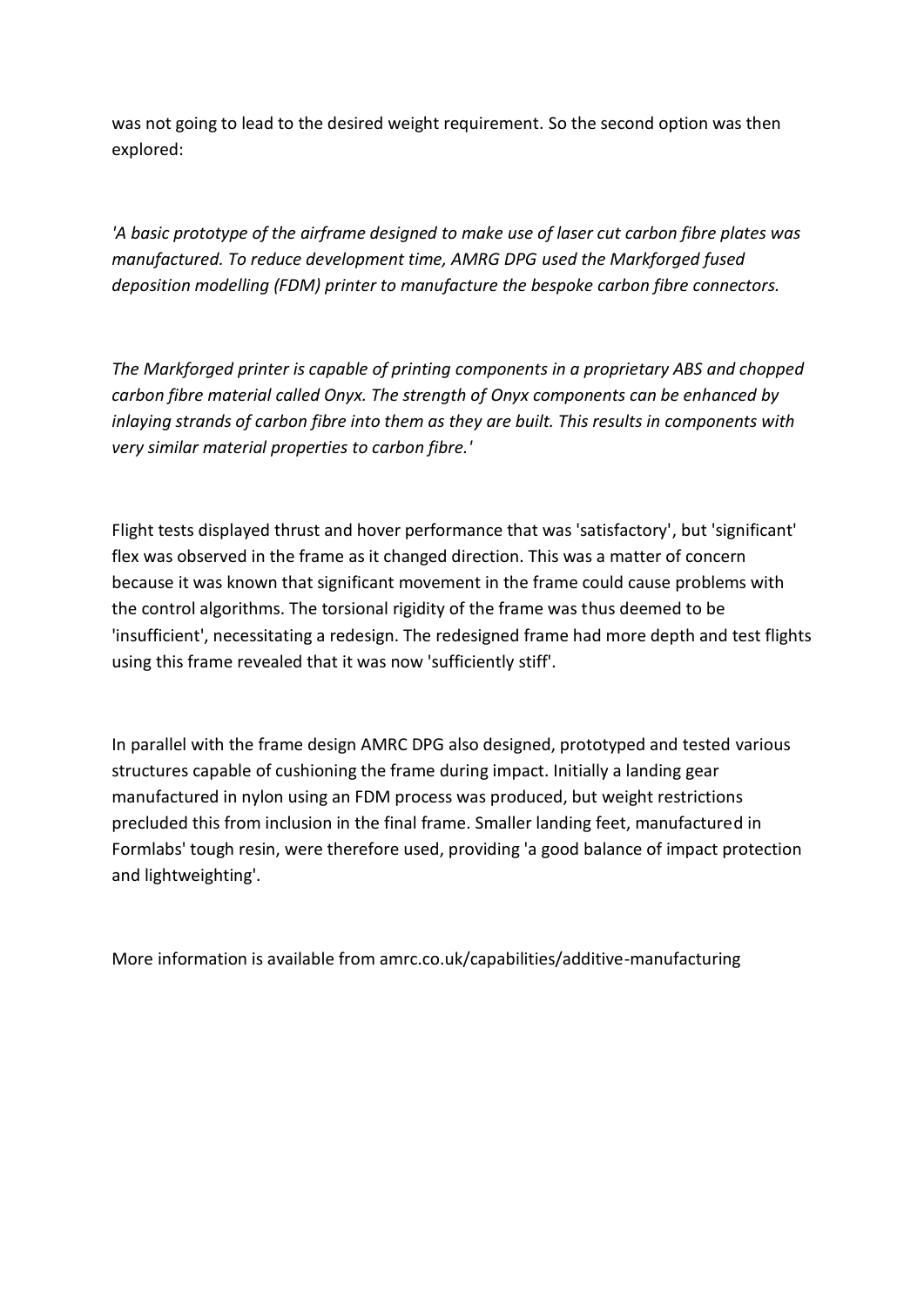### **ROLLS-ROYCE AND QATAR AIRWAYS USE VIRTUAL REALITY TO TRAIN ENGINEERS**

Rolls-Royce and Qatar Airways are now using virtual reality to train engineers in a first for the two companies.

Rolls-Royce is incorporating virtual reality into its engineering training programmes under its Intelligent Engine vision and Qatar Airways engineers are the first in the industry to receive the training using Rolls-Royce's pioneering Trent XWB engine, which powers the Airbus A350. As Qatar Airways were the first customer to take delivery of the Trent XWB, Rolls-Royce's largest engine, the airline was ideally placed as a launch partner for the technology.

The scale of the Trent XWB is such that it has to be separated before engineers can transport it for maintenance and repair. Using HTC Vive equipment, engineers are immersed in the process using sight, sound and touch to separate the two parts of the engine in a virtual setting, rather than having to physically transport an engine to Doha to be used for the training, or provide an engine in service with the risk of damage to equipment and loss of valuable flying time.

In the article with the above title in The *Essential Guide to Maintenance Management 2019- 20* (an *Industrial Plant and Equipment* special supplement published by Maintec), p.14, Customer and Product Training Manager for Rolls-Royce, Steve Buckland, who developed the VR training programme, is quoted as follows:

*"Virtual Reality has a valuable application here. It's going to save time and money, and frees up engines that could otherwise be on aircraft keeping passengers moving.*

*We're looking at creating holograms of an engine that we can use to teach in a classroom, or Augmented Reality that can be overlaid over a real engine to show technical information. Nothing will beat learning with an engine and this will never be replaced, but new technology is allowing us to be innovative with the ways we teach engineers."*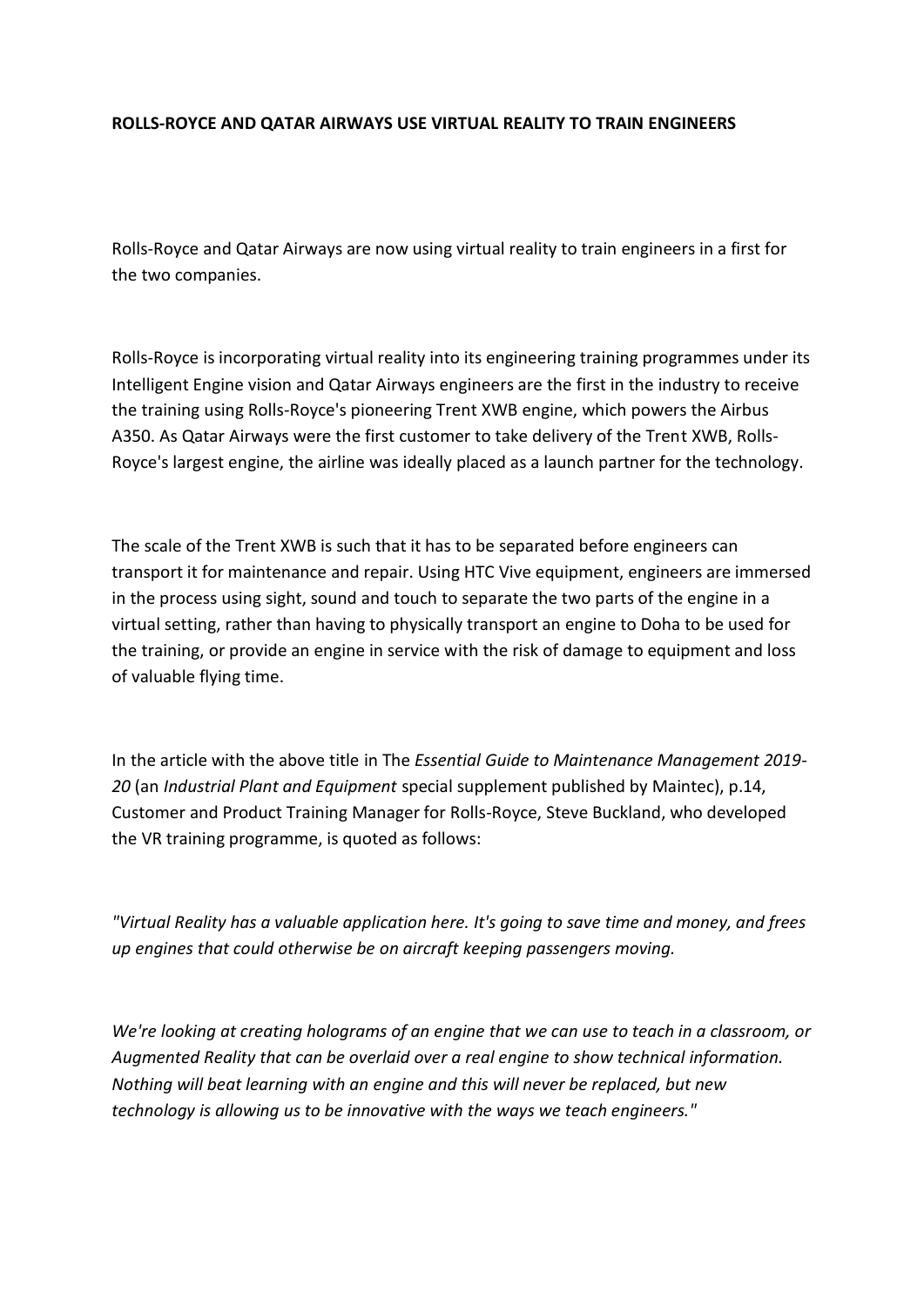### **LASERS PRODUCE SHARK SKINS ON AIRCRAFT**

Leading aircraft paint supplier Mankewicz and laser specialist 4JET have partnered to introduce a new laser process for the creation of fuel saving riblets automatically lasered onto painted aircraft surfaces.

The technology, known as Laser Enhanced Air Flow, or LEAF, uses the principle of laser interference patterning to quickly create fine lateral grooves in the uppermost layer of aircraft paint.

The article with the above title in *Aerospace Manufacturing* (October 2019, p.46) describes the process:

*'Different from the known laser technologies, 4JET has now found a way to speed up the process by a factor of about 500. The laser beam is split up and recombined on the surface in such a way that the electric field oscillations of the light waves superimpose in a controlled manner. This enables the creation of 15 km of riblets - equal to about 1 square metre of riblet surface - within less than one minute.*

*The riblets produced by lasers have been proven to reduce drag by up to 10 per cent which results in fuel savings for commercial long haul airlines by more than 1 per cent - equalling tremendous potential savings on total global kerosene spending of US \$150 million annually.*

*Adding even more benefits, LEAF is working dry without any consumables. It allows adjustment of riblet geometries depending on their location on the aircraft. The paint dust and vapour created during the process is evacuated and the process does not require postprocessing. The technology is able to process curved or riveted surfaces and can be integrated with existing robotics used for paint removal or printing operations in aircraft maintenance.'*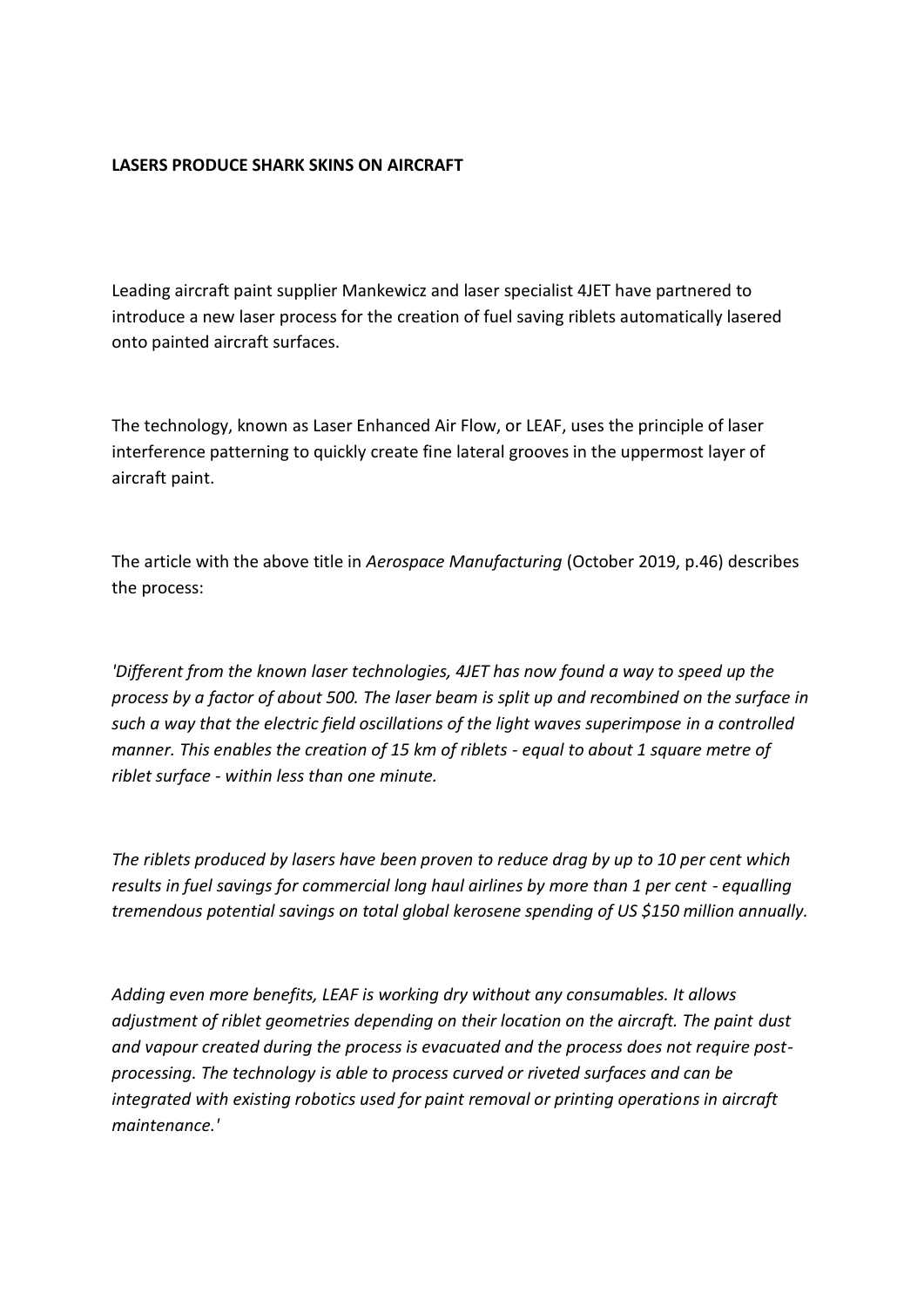### **NEW SYSTEM FOR MONITORING SPINDLE BEARINGS ON MACHINE TOOLS**

Automotive and bearing specialist Schaeffler has developed a new electronic system for monitoring the spindle bearings on machine tools which are subjected to high loads during operation.

The main spindle on a machine tool is crucial to its performance capability and largely defines the achievable cutting capacity, surface quality and precision. The spindle bearing support is also one of the most heavily loaded components because it must transmit machining forces precisely at very high speeds for long periods of time. It follows that the majority of machine tool downtime can be traced back to defective spindles, particularly as a result of collisions and continuous undetected overloads.

The article 'Sensing Wear on the Spindle' in *Production Engineering Solutions* (October 2019, p.28-29) describes the new SpindleSense system, which now gives operators the ability to monitor borderline loads on spindle bearings:

*'The sensor ring transmits an electrical warning signal to the machine's control system if the deflections measured on the rolling elements exceed a specific threshold, which is set individually for every spindle and machine type. The threshold is based on an assessment of operation-related bearing parameters such as pressure, spin/roll ratio, and cage pocket clearance.*

*All the software and the required algorithms are integrated into the 16mm wide sensor ring. No further components are required for the system, which is locally functional and transmits an individual warning signal to the machine's control system.*

*The operator can adjust the machining program right after the first manufactured part and reduce the spindle load by using a new tool or modified cutting values, or by employing a more suitable tool type. The operator thus achieves lower and less numerous peak loads and so benefits from a longer spindle operating life with fewer machine tool downtimes.*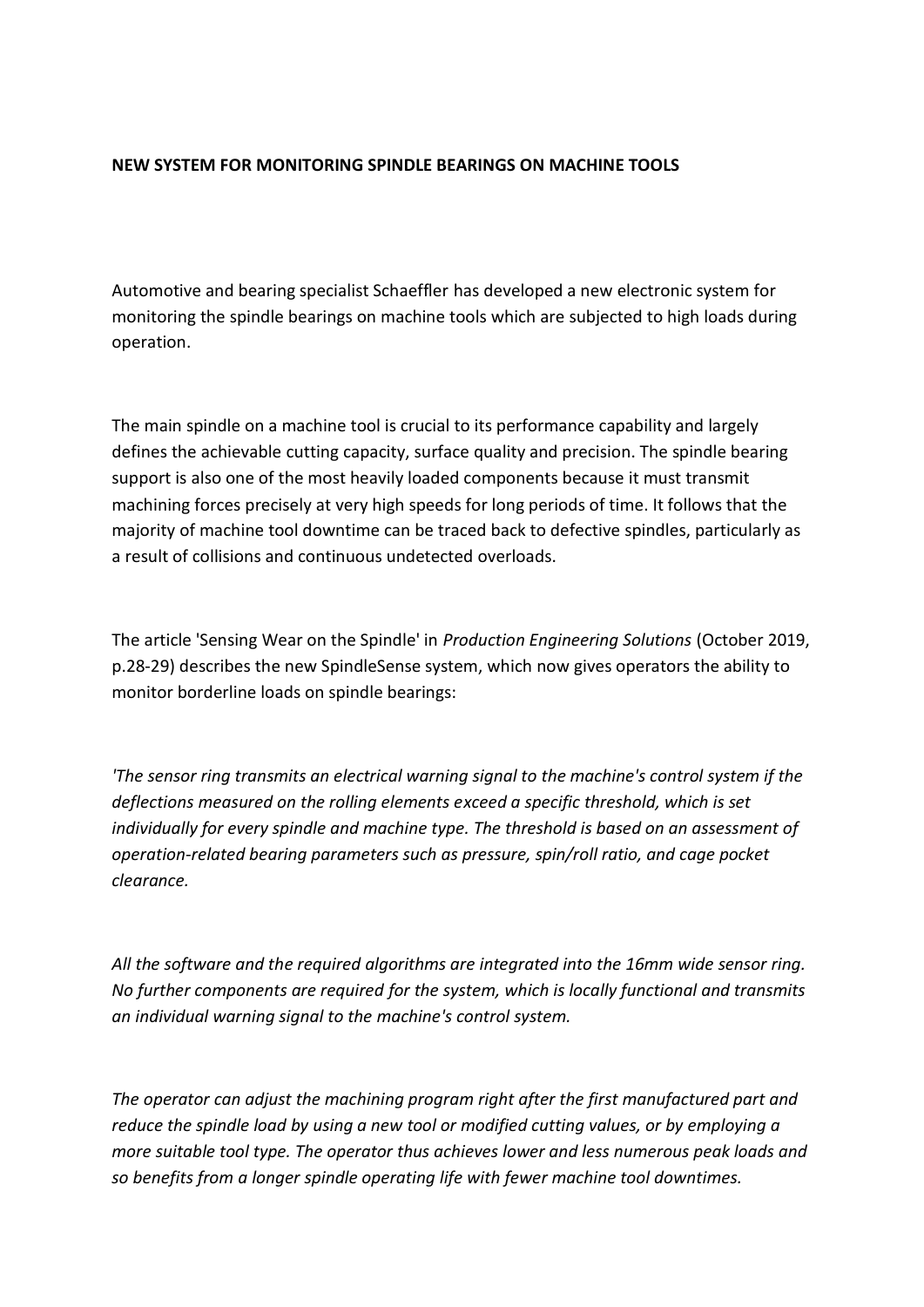*For the first time ever the machine operator will know the degree to which the spindle capacity in each machining process is being utilised as a percentage with a high level of accuracy and therefore will be able to adjust the machining process even more precisely in terms of capacity utilisation and operating life for each machine. This means that harmful overloads are prevented despite maximum spindle loads.*

*Compared to mechanical, i.e. passive overload systems, Schaeffler SpindleSense does not just protect the spindle in the event of a collision; it's also a revolutionary system for safely maximising the utilisation of the spindle capacity.'*

### **WORLD'S FIRST SATELLITE SERIAL PRODUCTION LINES**

OneWeb Satellites is using Lanner's digital twinning to design two factories, one in Toulouse and another in Florida, to create the world's first satellite serial production lines, with the objective of producing a satellite constellation that will provide high-speed internet access worldwide.

Until now satellites have been designed and manufactured manually on a small scale with manufacturers constructing a handful of satellites per year, but with these new facilities this is set to change with up to several hundred being produced every year.

Lanner began working with OneWeb Satellites in 2017 with Lanner's Witness Horizon model being applied to provide predictive simulation to create a 'virtual factory' to produce a comprehensive picture showing precisely what the facility will look like, how it will operate under normal conditions, and how it will respond to changes as they evolve. This assists planners to pinpoint exactly what processes and resources will be required to ensure that demand is met.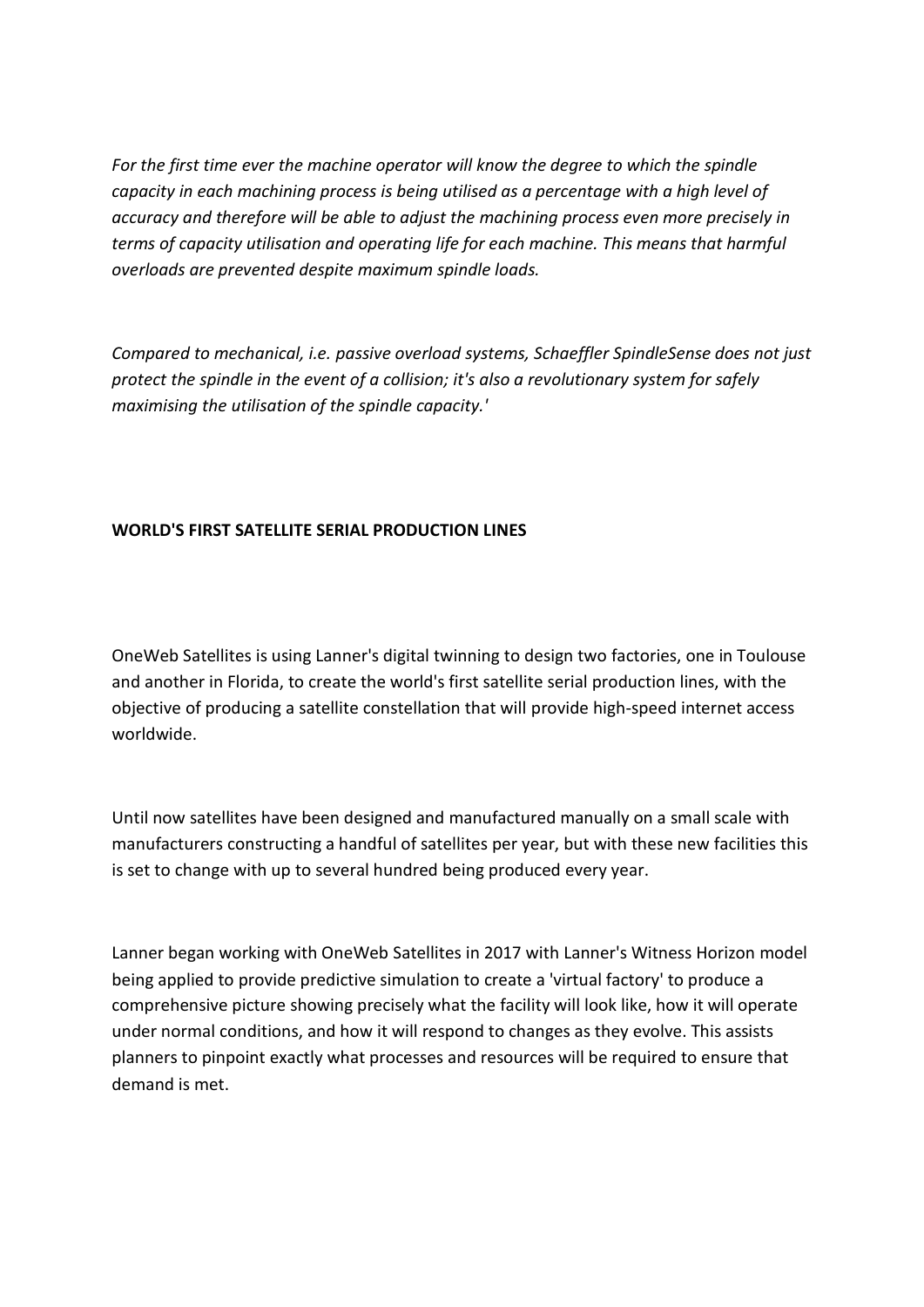[Reference: 'Predictive Digital Twins design Satellite Production Line', *Efficient Maintenance* Supplement, September/October 2019, p.3].

## **3D PRINTED GUITAR IS UNBREAKABLE**

3D-printing specialist Sandvik has used additive manufacturing to produce a stainless steel guitar that the company claims is 'unbreakable'.

Swedish rock legend Yngwie Malmsteen was invited to play the instrument and afterwards attempt to smash it, but he couldn't.

More information is available on 0121 504 5111.

# **QUEEN PERFORM IN ATOMIC RECORDING STUDIO**

US physicists have used a system based on Rydberg physics to reproduce the iconic sound of the rock band Queen, as well as simultaneously recording sound from two guitars, using atoms in a vapour.

The experiment, carried out by Chris Holloway and colleagues at the National Institute for Standards and Technology (NIST) in Boulder, Colorado, is expected to have implications especially for improvements in quantum communications, notably in deep space where very weak signals have to be used.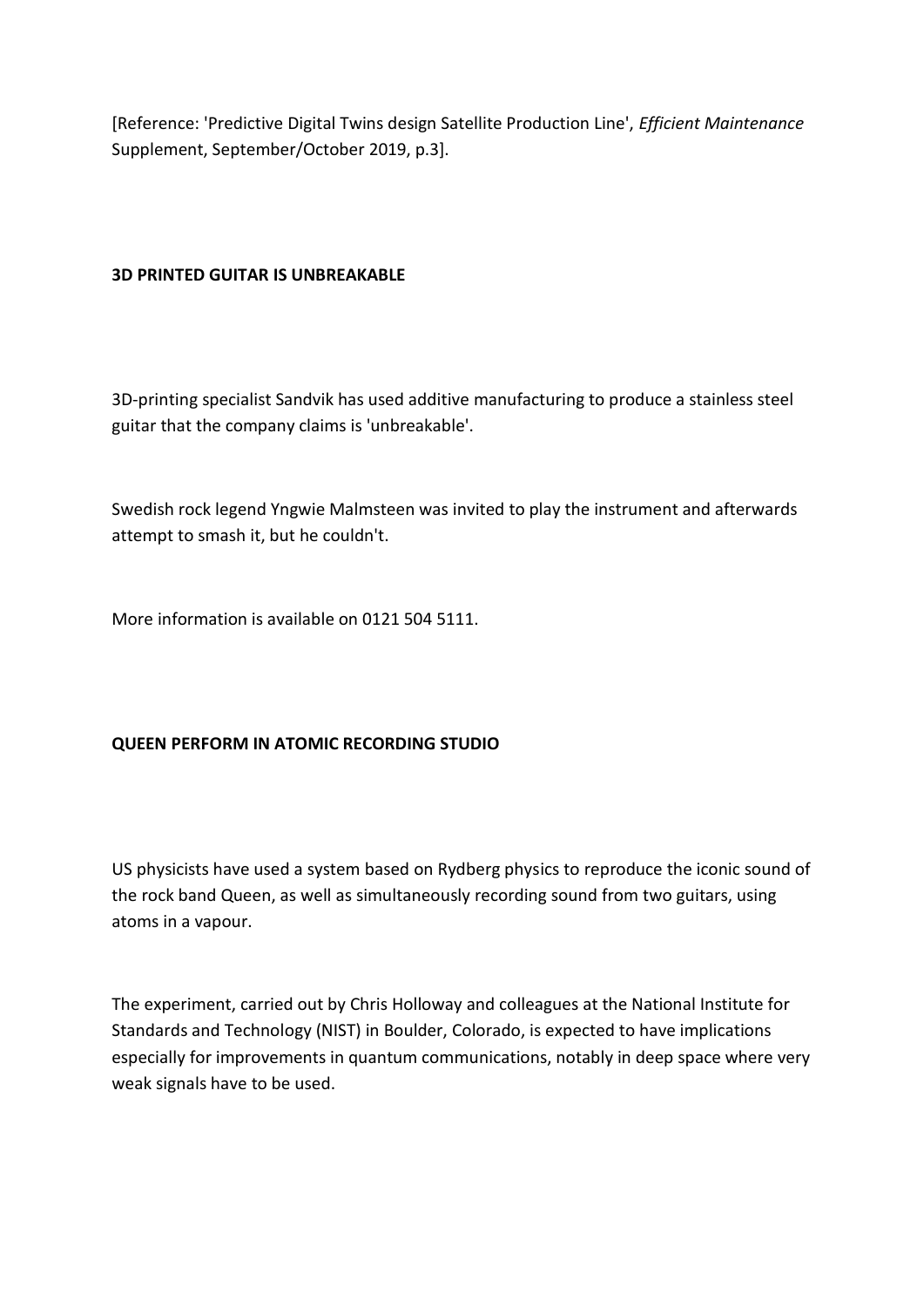In the article with the above title in *Physics World*, Vol. 32, No.8, August 2019, p.5, Sam Jarman explains:

*'Rydberg physics is a burgeoning field that focuses on the properties of Rydberg atoms atoms with one or more electrons excited to very high energy levels. Since these excited electrons are relatively far away from their host nuclei, Rydberg atoms have huge dipole moments. The atoms therefore interact strongly with radio and microwave signals used in telecommunications.*

*The NIST researchers used a "Rydberg radio" - which consists of a vapour of Rydberg atoms in a small chamber - to receive, store and then transmit radio and microwave signals. These devices have been demonstrated in several recent studies and are examples of practical quantum-scale receivers.*

*The team, however, pushed the capabilities of Rydberg radio further than ever before via their atomic recording studio, which stored Holloway's own improvised guitar solos inside a Rydberg vapour cell in real-time. They were able to do multitrack recording of two guitars using a vapour that contained two different types of Rydberg atom. One guitar track was recorded by caesium and the other by rubidium.*

*Finally, they used the same set up to record Queen's track "Under Pressure". While one atom species handled the instrumental part of the track, the other recorded the vocals and managed to cope with Freddie Mercury's extensive vocal range. Holloway's team acknowledges that limitations in sound quality mean that Rydberg radio will not be replacing digital recording devices any time soon, but still hopes to produce an "atomic record" in their studio, potentially inspiring a new generation of quantum researchers.'*

### **THE TERAFLOP SWARM: SWARM BOTS THAT LEARN AND EVOLVE**

Researchers at the University of Bristol and the University of the West of England have used artificial evolution to enable swarm bots to automatically learn swarm behaviours that are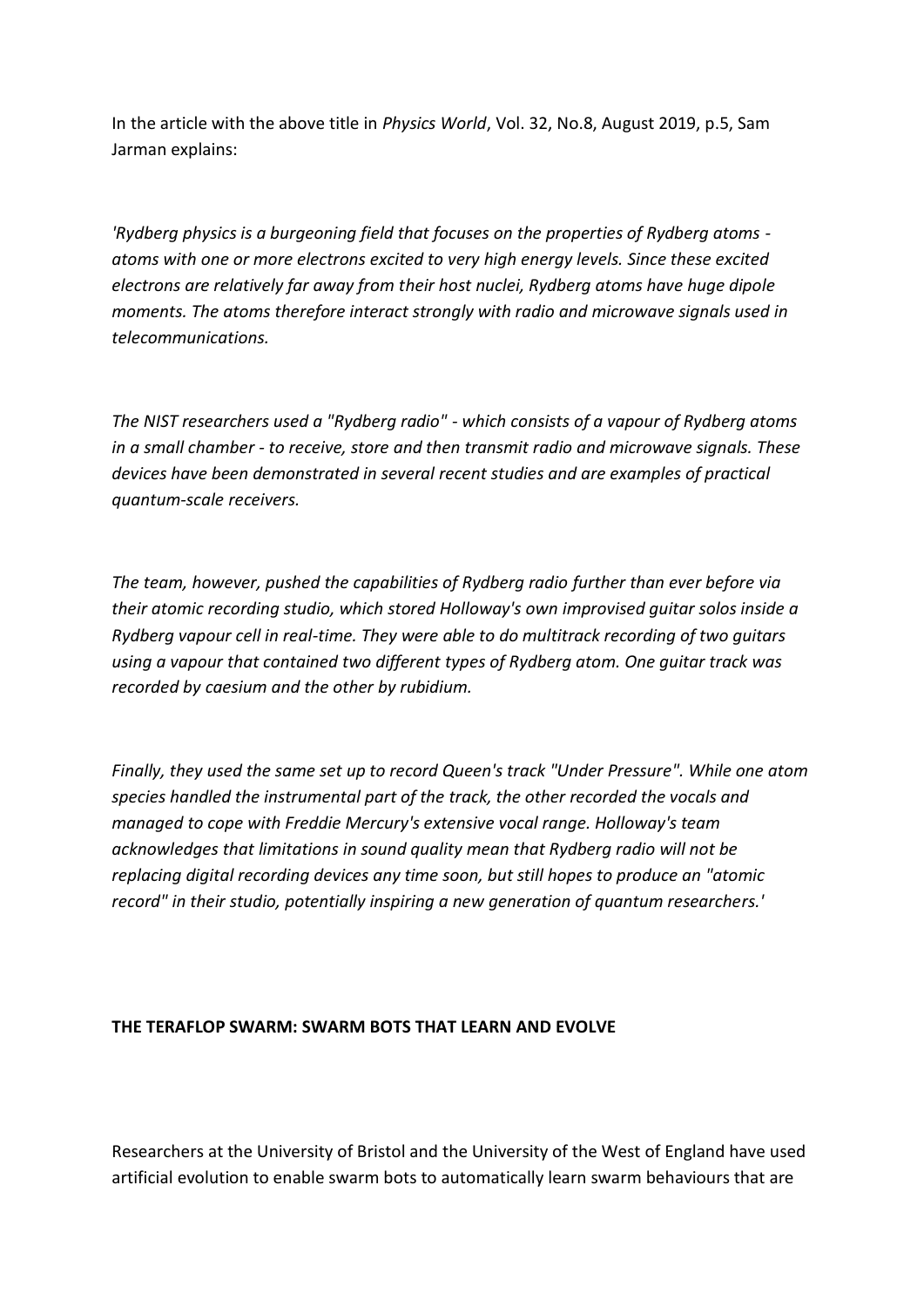understandable to humans. This ability to learn and evolve opens up new possibilities for environmental monitoring, disaster recovery, infrastructure maintenance logistics and agriculture.

Until now artificial evolution has typically been run on a computer, which is external to the swarm, with the best strategy then copied to the robots. This approach, however, is limiting because it requires external infrastructure and a laboratory setting.

By using a custom-made swarm of robots with high processing power, embedded within the swarm, the Bristol team was able to ascertain the rules that give rise to desired swarm behaviours. From this it may be possible to develop robotic swarms that can continuously and independently adapt in the wild. By making the evolved controllers understandable to humans, the controllers can also be queried, explained and improved.

The article 'A Step closer to Swarm Bots that can independently learn and evolve' (adapted from *Advanced Intelligence Systems*) in *Operations Engineer*, Issue 12, October 2019, p.8, explains how the team, co-led by Dr. Sabine Hauert, Senior Lecturer in Robotics in the Department of Engineering Mathematics, University of Bristol, took advantage of recent advances in high-performance mobile computing to build a swarm of robots inspired by those in nature:

*'The "Teraflop Swarm" has the ability to run the computationally intensive automatic design process entirely within the swarm, freeing it from the constraint of offline resources. The swarm reaches a high level of performance within just 15 minutes, much faster than previous embodied evolution methods, and with no reliance on external infrastructure.'*

Dr. Hauert is quoted as follows:

*"This is the first step towards robot swarms that automatically discover suitable swarm strategies in the wild. The next step will be to get these robot swarms out of the lab and demonstrate our proposed approach in real-world applications."*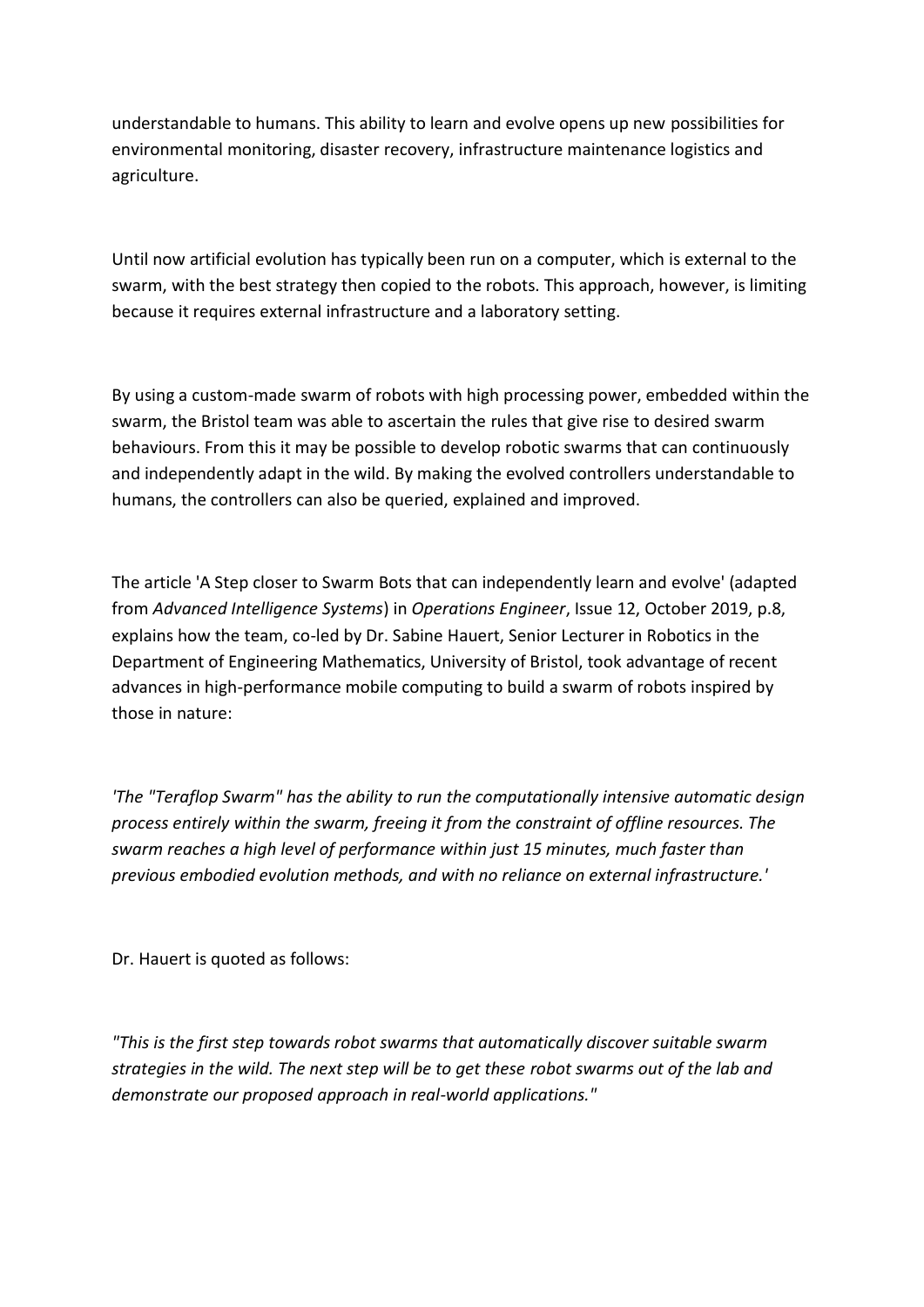Professor Alan Winfield of the Bristol Robotics Laboratory, and Science Communication Unit of the University of the West of England adds:

*"In many modern AI systems, especially those that employ deep learning, it is almost impossible to understand why the system made a particular decision. This lack of transparency can be a real problem if the system makes a bad decision and causes harm. An important advantage of the system described in this paper is that it is transparent: its decision-making process is understandable by humans."*

### **WORLD'S FIRST SELF-CALIBRATING TEMPERATURE PROBE**

The TrustSens TM371 temperature sensor from Endress+Hauser features unique technology that, for the first time, provides fully automated inline self-calibration without process interruption.

The sensor's self-calibration function saves time and costs by converting a normally manual exercise into a fully automated procedure. This reduces the need for calibration equipment, frees up on-site engineers for other activities and reduces the risk of product wastage caused by incorrect temperature measurement. Any drift of the inbuilt temperature sensor would be quickly detected rather than waiting to be discovered during the next manual calibration cycle.

Designed primarily for use in the food and beverage industry, TrustSens is fully compliant with FDA and GMP guidelines. An audit-compliant calibration certificate is digitally produced and stored within the temperature probe and can be downloaded at any time.

[Reference: *Food and Drink International*, October 2019, p.31].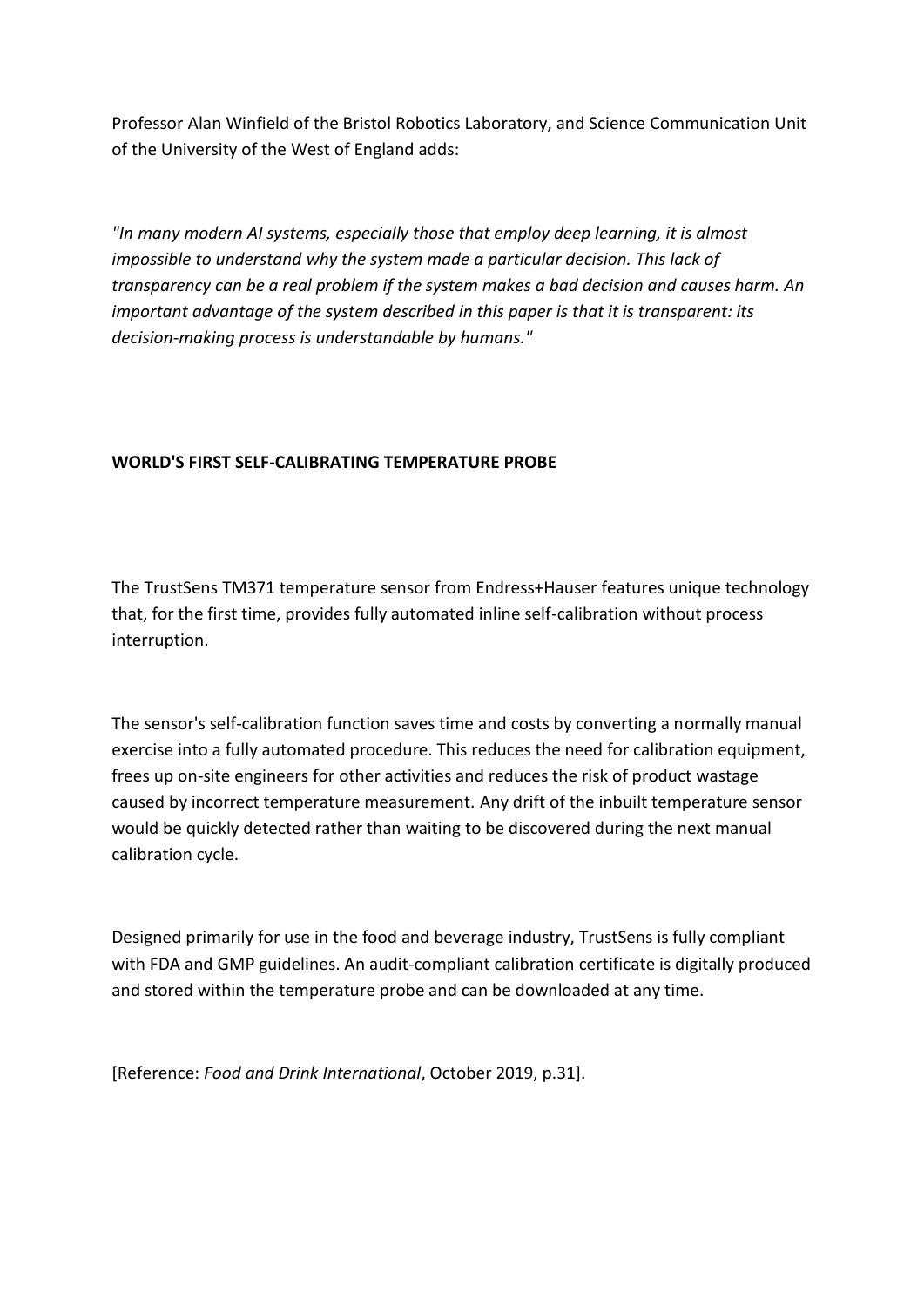### **RCD DIRECT CURRENT WARNING**

With the recent 18th. Edition of the IET Wiring Regulations including updated guidance on the use of various types of residual current device, Bureau Veritas has expressed concern about AC type RCDs being adversely affected by direct currents from electronic devices and renewable energy sources.

In 2001 the 17th. Edition (Amendment1) recommended AC type RCDs for use in sockets that were likely to supply outdoor equipment, but with more homes and commercial sites now using electronic equipment and installing renewables such as solar PV, there is now a concern that some of these RCDs may be unfit for purpose. This has led to a recommendation that A or B type RCDs, which are specifically designed to offer protection against alternating and pulsating direct currents, should be used in preference, in line with the recent rewrite of 531.3 in BS 7631.

The article 'Bureau Veritas issues Direct Warning on RCDs' in *Manufacturing Engineering Process Control Automation*, November 2019, p.10, quotes Bureau Veritas' Technical Manager, Michael Kenyon, as follows:

*"Modern electrical installations are now more than ever incorporating technologies and products that manipulate the current waveforms. These devices, such as solar PV and electrical vehicle chargers could be leaking direct current back into the electrical system and saturating the iron core of the AC type RCDs which are not designed to handle it.*

*This is a particular problem when dealing with poor quality electronic equipment or substandard installations as DC leakage current can be created by faulty equipment such as solar PV, EV chargers, variable speed drives and even faulty mobile phone chargers or USB sockets. Inevitably, we're seeing RCDs being increasingly affected by DC - putting many people at risk.*

*The rewrite of 531.3 has undoubtedly led to an increased awareness of the different types of RCDs on the market, but in terms of promoting best practices, at the moment it just doesn't*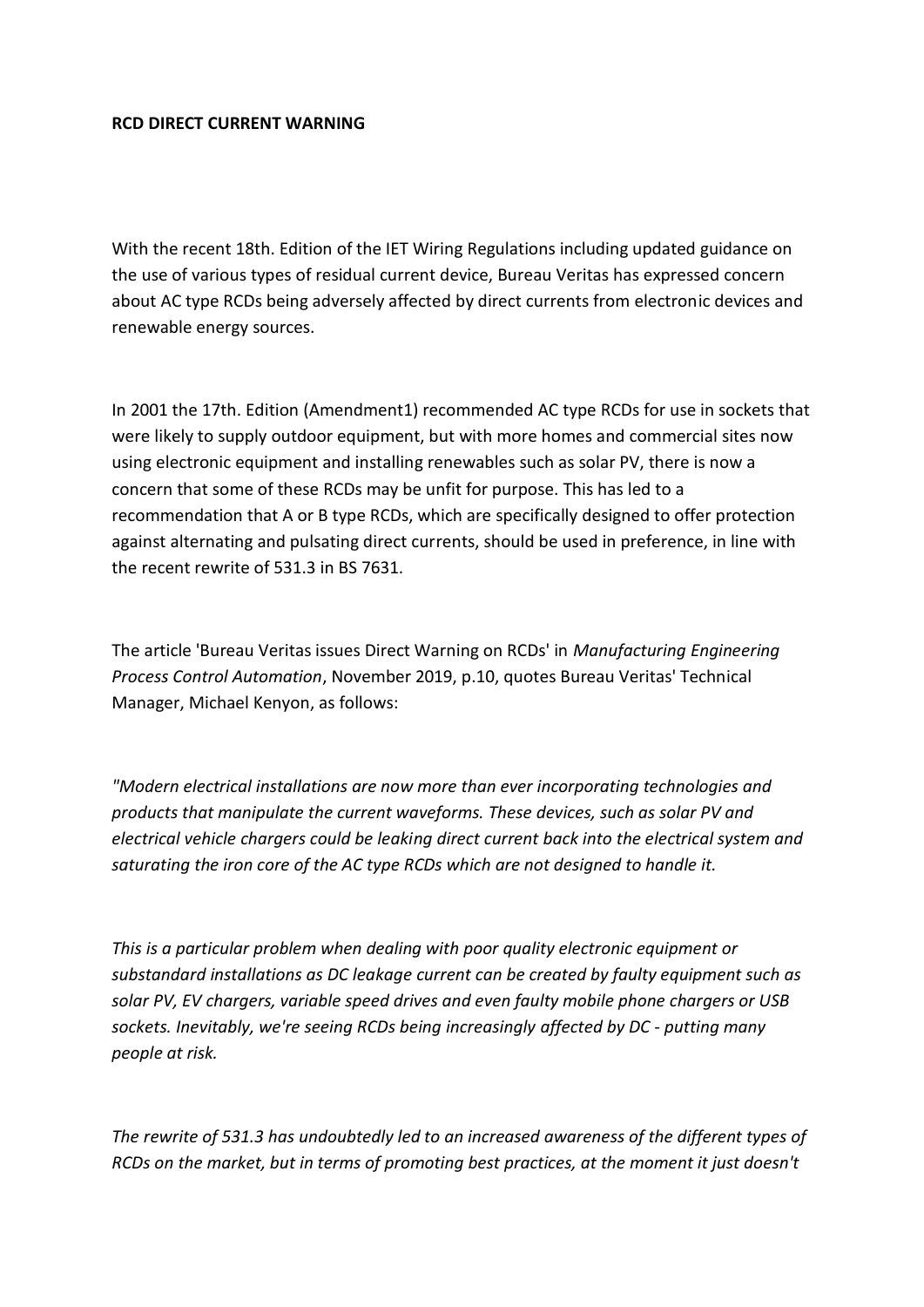*go far enough in recommending the use of A type RCDs. In fact, regulation 531.3.3 still states that for general purposes, Type AC RCDs should be used coupled with the disincentive that Type AC RCDs are still much less readily available.*

*From our experience, we'd recommend A Type RCDs for general use, although going forward this will need to be supported by regulation, the industry and even manufacturers as the majority of devices found online were still AC Type and the A type devices remain significantly more expensive."*

### **SIEMENS LAUNCHES DIGITAL ACADEMY**

Siemens has this year launched a new undergraduate sponsorship programme to discover and nurture the next generation of engineering talent.

The Digital Academy pays selected students £3,000 per year from the second year of university plus up to twelve weeks of summer placement throughout the duration of their studies within a Siemens business. At the end of their degree the students are offered the opportunity to join the Siemens Graduate Scheme.

The pioneering programme is a partnership between Siemens, the University of Sheffield, Newcastle University and a further 15 principal UK universities. It aims to offer undergraduates a practical, collaborative space to explore Industry 4.0 technologies and apply what they learn at university to real-life projects.

Six students from electrical and electronic engineering and computer science departments were selected to pilot the programme from the inaugural Sir William Siemens Challenge, a two-day 'hackathon' style event held at the University of Sheffield, which involved 84 promising engineering students from the partner universities.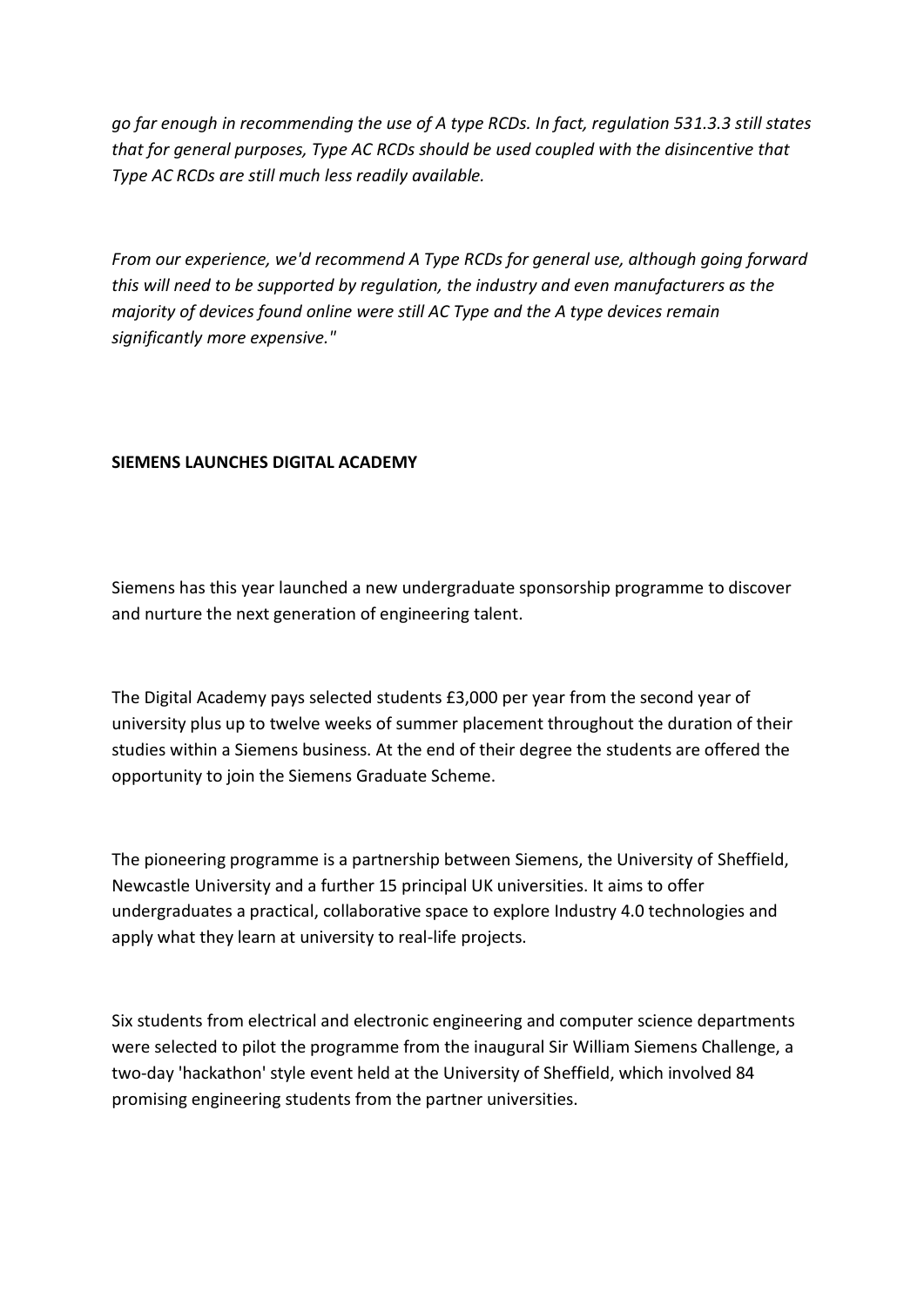The challenge, named Mindsphere Live, placed the students into twelve hybrid multidisciplinary teams and asked them to invent a unique device powered by data.

More information is available from www.siemens.co.uk/digitalacademy

# **CAMBRIDGE AND PAPWORTH ACHIEVE FIRST IN ELECTRONIC PATIENT RECORD INTERFACING**

Royal Papworth NHS Foundation Trust and Cambridge University Hospitals NHS Foundation Trust have achieved a first-of-type in the UK by interfacing their electronic patient record systems, enabling blood test orders and results to be shared between the two organisations.

Royal Papworth Hospital has just moved into a state-of-the-art building on the Cambridge Biomedical Campus, alongside Cambridge University Hospitals (Addenbrooke's and The Rosie Hospital). The two trusts share a pathology service, so ahead of the move a complex piece of IT integration work was undertaken to enable timely sharing of blood tests for patients at Royal Papworth. Key to this was the first-of-kind integration development between the DXC Lorenzo EPR system used by Royal Papworth and the Epic EPR used by Cambridge University Hospitals NHS Foundation Trust.

The article 'Blood Test Project puts Cambridge and Papworth ahead in IT Interoperability' in *Pathology in Practice*, Vol. 20, Issue 4, August 2019, p. 12-13, explains how, from the Papworth side, this was achieved using the hospital's Viaduct integration engine (another DXC product):

*'Viaduct manages all of the HL7 messaging between systems at Royal Papworth and communicates directly with the Ensemble integration engine at Cambridge University Hospitals. Where appropriate, Viaduct sends text requests to Addenbrooke's for its laboratories to process. On return, the test results are directed to the appropriate system - Lorenzo, if patients are on a hospital ward, or the system in use on the critical care unit - so that they are easily available to the attending clinicians'*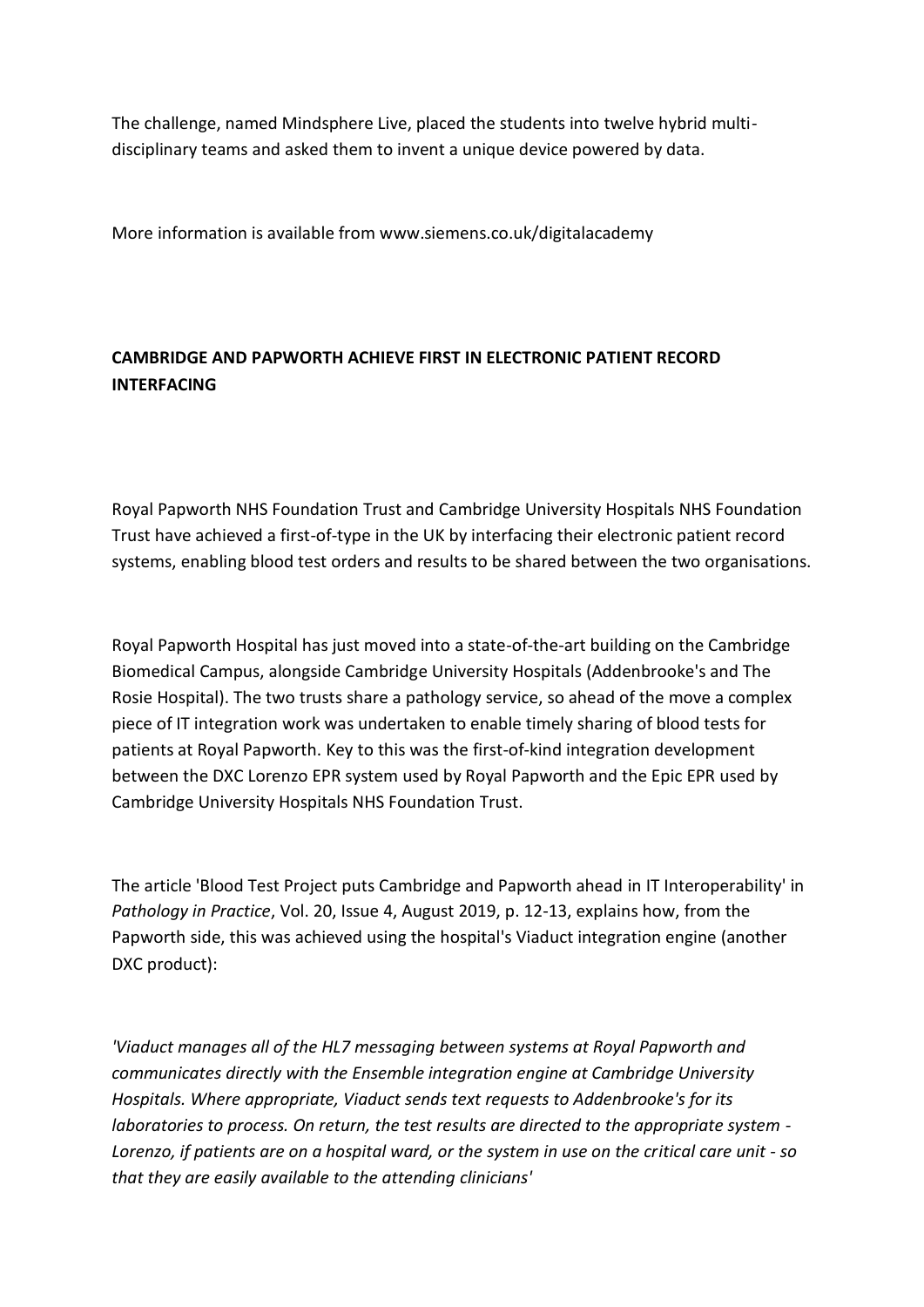Chris Johnson, Chief Medical Information Officer at Royal Papworth, is quoted as follows:

*"Prior to the integration, we would order a test using our order communication system. If the test was going to be at Addenbrooke's Hospital, we would print out the request, marry it up with the blood bottle, and send it over to the laboratories at Addenbrook's, where it would be transcribed into the Epic EPR.*

*When the test was completed, the result would be automatically emailed back as a pdf due to the lack of integration between the trusts' systems. Administrative staff at Royal Papworth would have to open up the pdf, rename it, add some patient identifiers, and save it into a file-drop so it could be sucked up into our document management system. Or, if it was numerical data, our qualified laboratory staff would have to sit down at a computer and transcribe the details from these pdfs into our laboratory system, so it could display the results to clinicians. It was an extremely laborious process, prone to error, prone to delay. With the EPR integration, all of that work has now gone away.*

*Thanks to the collaboration we are now receiving results digitally within 48 hours, which means that clinical decision-making can happen far more quickly."*

Patient safety has also improved because there are fewer points at which complex results must be copied from one form or system to another and the project is noted to have 'national significance' as it proves that hospitals do not have to be using the same EPR system to exchange information with each other.

### **NHS LAUNCHES ACCREDITED SUPPLIERS FOR ELECTRONIC PATIENT RECORDS**

NHSX and NHS England have published a list of accredited suppliers for electronic patient record solutions in an attempt to give purchasers in the NHS more confidence in their route to digitisation.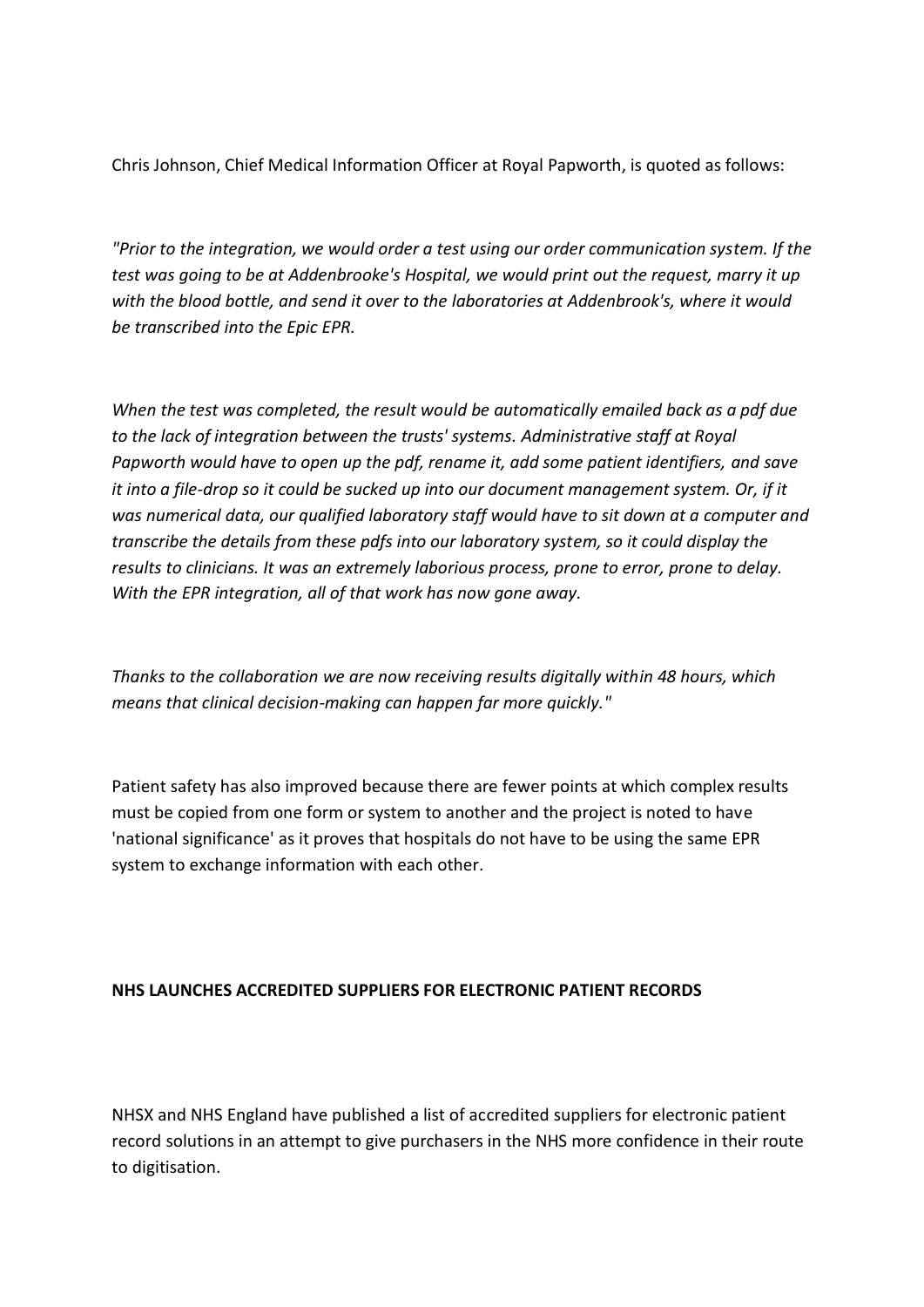NHSX and NHS England have developed a new section on the Health Systems Support Framework to help organisations and integrated care systems obtain the best value for money when purchasing new digital services, software and infrastructure.

Bidders were evaluated by experts from NHS England and Improvement, NHSX, NHS Digital, Department for Health and Social Care, local care provider organisations, regional teams and national bodies. Stakeholders included Chief Inspection Officers, Chief Clinical Information Officers, Chief Nurse Information Officers, Clinical Safety Officers and front-line clinical staff.

Bidders were evaluated against a variety of functional requirements within existing deployed solutions. Suppliers were permitted to offer this functionality within a sole solution or across multiple integrated solutions within a supply chain partnership.

The suppliers also had to demonstrate how they would deliver enterprise-wide solutions, how they could provide thinner deployments that provide a basis for modular solutions (with or without SMEs and other partners), how the vision set out in 'The Future of Healthcare: our Vision for Digital, Data and Technology in Health and Care', and how they would interoperate with other systems to ensure that data is available to clinicians at the point of need and to support the creation of integrated local health and care records.

Eight suppliers were successful, namely Allscripts, Cerner, DXC, IMS Maxims, Nervecentre, Meditech, TPP and System C. These are now on the Lot 1 List.

[Reference: *Clinical Services Journal*, Vol. 18, Issue 8, September 2019, p.13].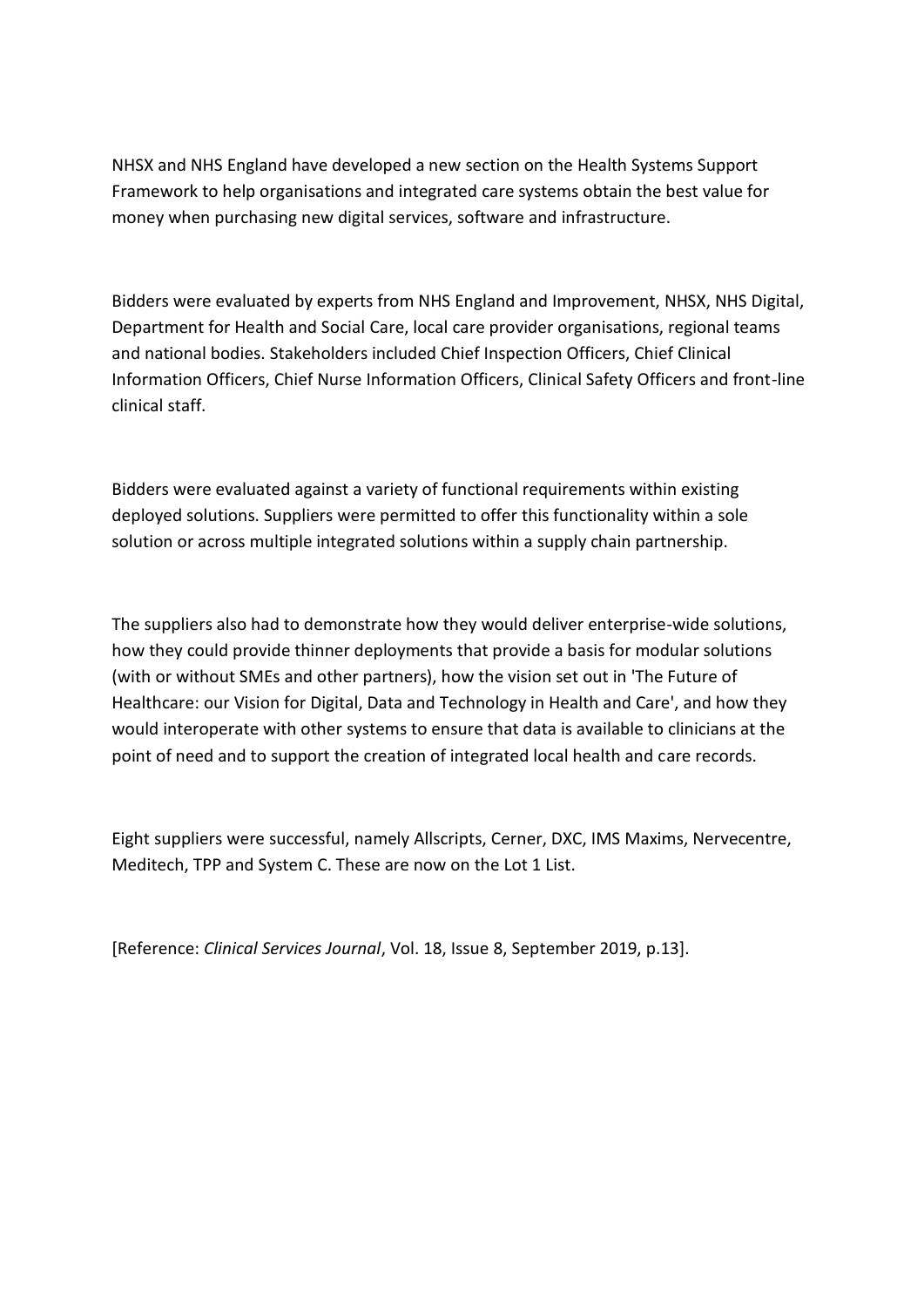### **BIODEGRADABLE BATTERIES MADE FROM PROTEINS**

The first battery to be made from custom-built proteins has been created by scientists in the United States.

In place of metal components, the battery's electrodes contain polypeptides that have been modified to shuttle electrons with radox-active groups.

The 1.5V prototype, with electrons made from coils of polymerised glutamic acid units, was engineered by Jodie Lutkenhaus, Tan Nguyen and Karen Wooley of Texas A and M University.

The article 'Biodegradable Batteries could be made from Modified Proteins' by Katrina Kramer in *Chemistry World*, Vol. 16, Issue 10, October 2019, p.12, states:

*'To give the peptide its electron-shuttling ability, the team decorated the polymer chains with one or two redox-active compounds: the stable radical Tempo on the cathode, and a bipyradine viologen on the anode.*

*Since the electrodes only contain peptides mixed with carbon particles, they could degrade by natural means - though the toxic viologen might pose a problem.'*

An alternative, proposed by Ms. Lutkenhaus, would be to trigger the battery peptides externally to degrade into their original starting materials for reconstruction into fresh battery peptides.

The prototype delivers up to 1.5V and 40-50 mAh/g for 50 cycles, after which it loses capacity. It is suspected that this is a result of the protein dissolving in the electrolyte.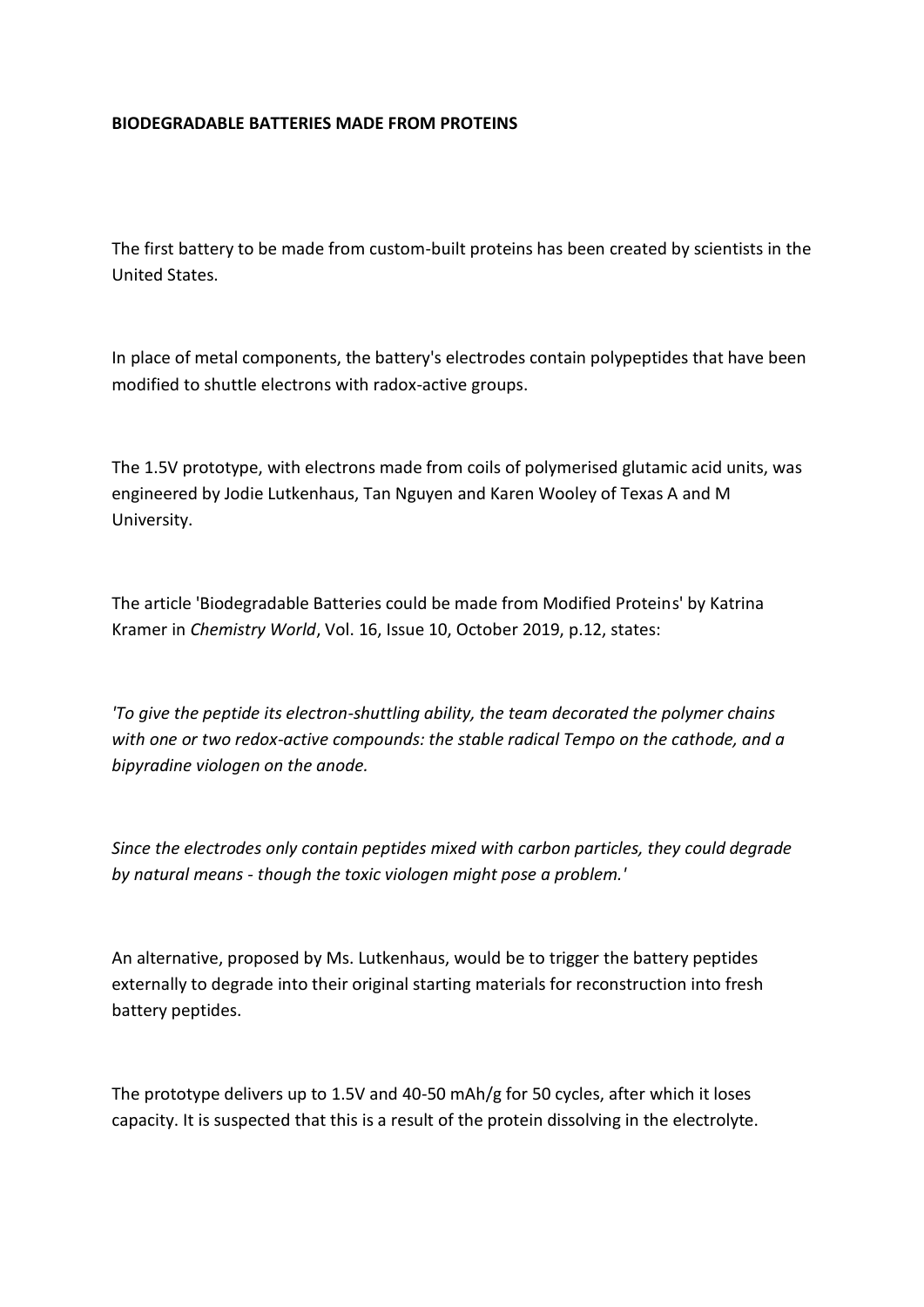Since polypeptide sequences can be tailored to create different 3D structures, the team is now working to ascertain which structural arrangement provides the best overall electron transfer performance.

It is envisaged that these new batteries will be used initially for single use applications such as biometrics and health data monitoring.

It is hoped that, in time, these new batteries will offer an improvement on the present environmental position with lithium-ion batteries, only 5 per cent of which are currently recycled.

# **AI BIOMARKER TO PREDICT HEART ATTACKS**

*Laboratory News* (October 2019, p.9) describes how a new AI-powered biomarker has been created that can 'predict heart attacks at least five years before they are due to happen'.

It has been developed by a team at Oxford University that has created a fat radiomic profile, or FRP, which uses machine learning to detect biological 'red flags' in the perivascular s0pace lining blood vessels to the heart, such as inflammation, scarring and other changes.

The researchers say that FRP can predict heart attacks more effectively than tools that are currently used in clinical practice, and may also lead to more personalised health care.

At present there are no methods that can be used routinely to detect the underlying red flags for a future heart attack. The article 'AI Biomarker predicts Heart Attacks', adapted from the *European Heart Journal*, states: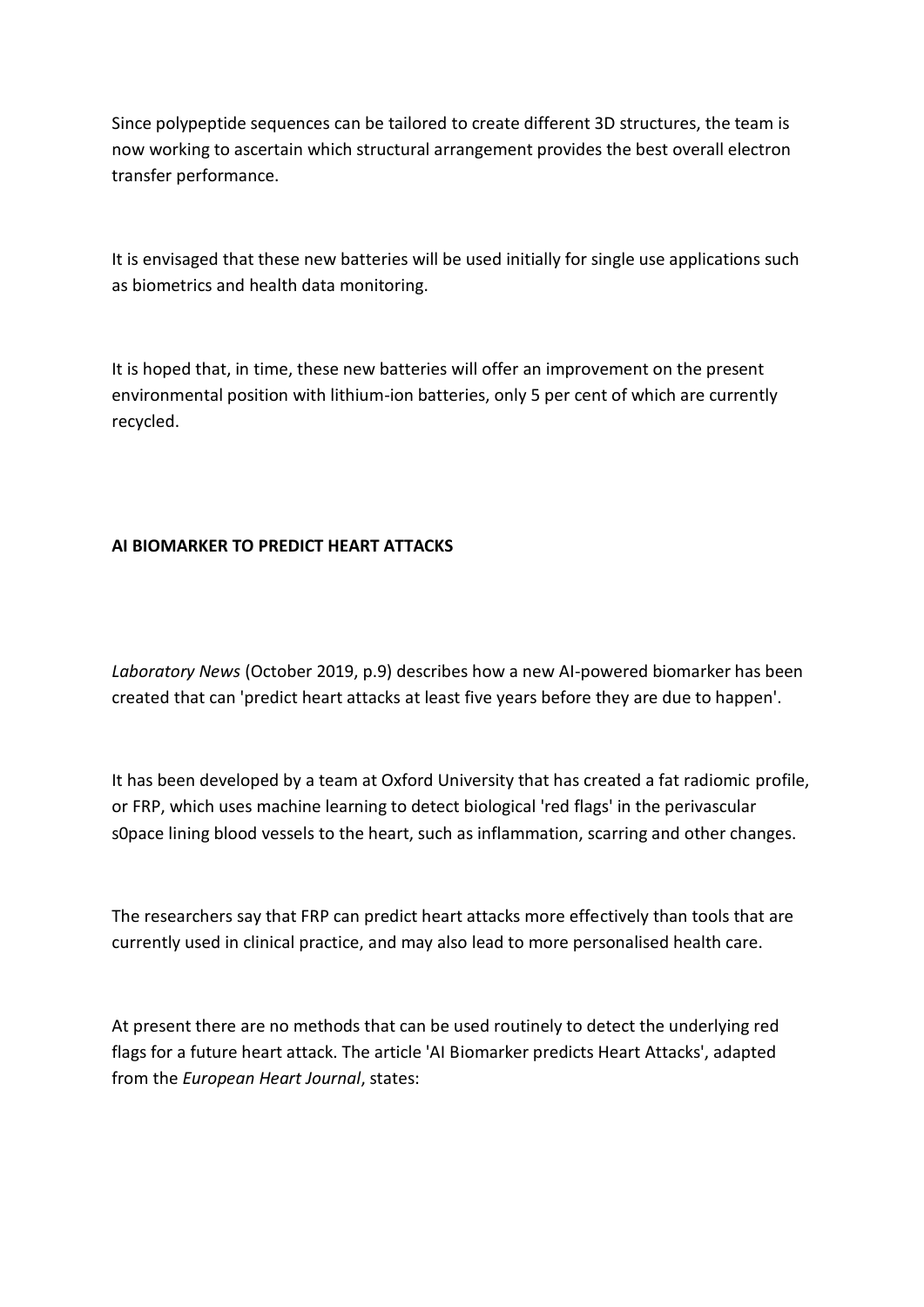*'To build the biomarker, the research team used fat biopsies from 167 people undergoing cardiac surgery and analysed gene expression associated with inflammation, scarring and new blood vessel formation. They then matched these to angiogram scan images to determine which features best indicate changes to fat surrounding heart vessels.*

*They then compared the scans of 101 people who went on to have a heart attack or cardiovascular death within five years of having a CCTA with matched controls who did not, to understand the changes in the perivascular space. As with any machine learning model, the more heart scans that are added, the more accurate predictions will become.'*

Charalambos Antoniades, Professor of Cardiovascular Medicine and BHF Senior Clinical Fellow at the University of Oxford, is quoted as follows:

*"This has huge potential to detect the early signs of disease, and to be able to take all preventative steps before a heart attack strikes, ultimately saving lives. We genuinely believe this technology could be saving lives within the next year."*

# **ARKWRIGHT ENGINEERING SCHOLARSHIPS**



The Institution of Electronics was proud to be a sponsor again of the annual Arkwright Engineering Scholarships.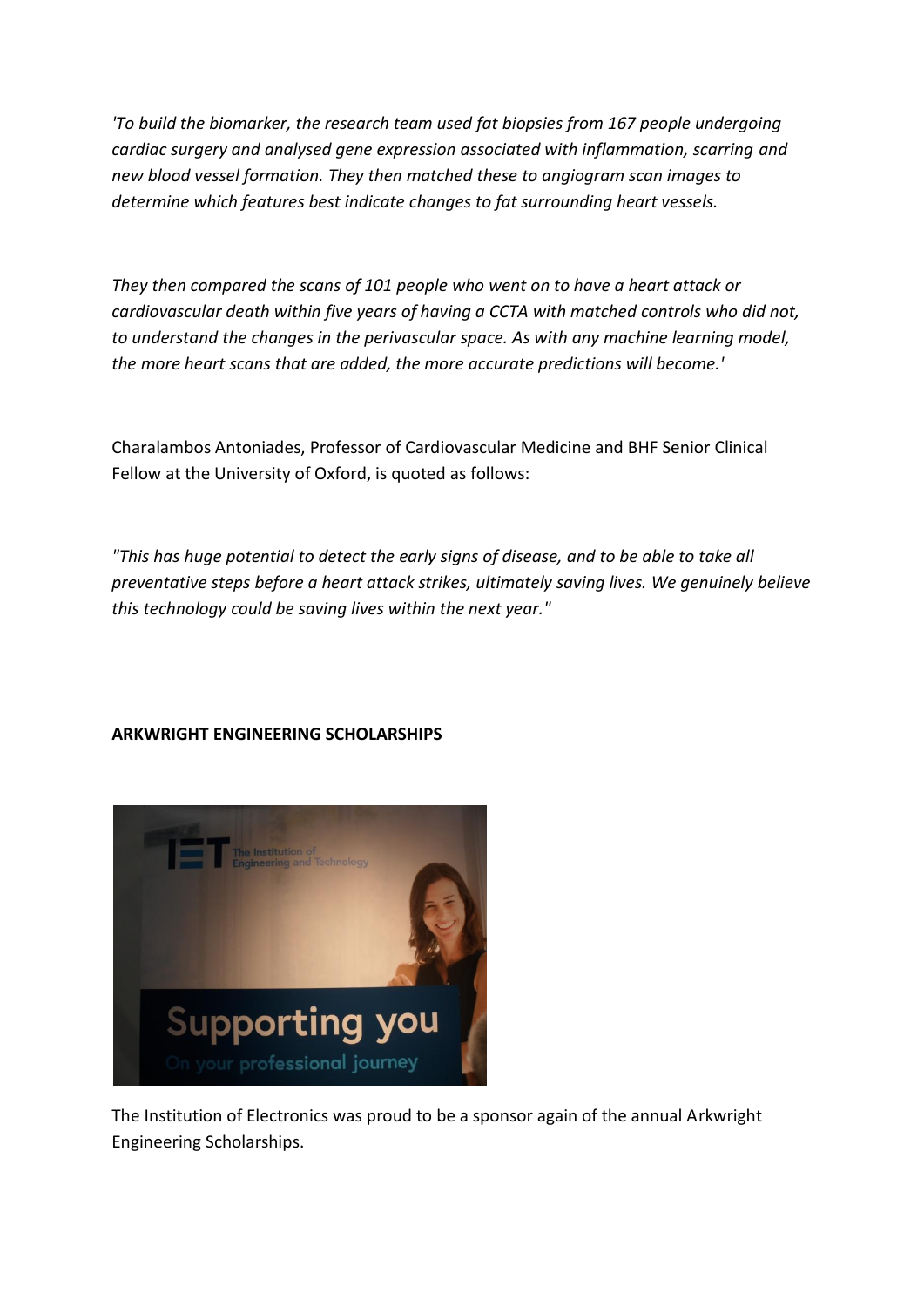Supported by the Institution of Engineering and Technology, The Arkwright Engineering Scholarships Programme is one of the most prestigious scholarship schemes of its type in the UK with over 5,000 scholarships awarded to date.

This year four Awards Ceremonies took place over three days, three in London and one in Edinburgh, with just over 400 scholarships being awarded.

The Institution of Electronics' sponsored student was Fred Dally of the King Ecgbert Sixth Form in Sheffield, who is currently studying Maths, Further Maths, Physics and Computer Science at Advanced Level. He received his certificate on 31st. October at the Awards Ceremony at the IET London, where this year's theme was 'A Celebration of Women in Engineering'.

In keeping with this the Guest Speaker for Day One was Wing Commander Gemma Lonsdale of the Royal Air Force, who pointed out that whilst the RAF employs some 18,000 engineers out of a total of 35,000 employees, just 6 per cent of these engineers were women. She said, notably that "Women in engineering offer a different way of thinking" and "if everyone is thinking the same, nobody is thinking".

She was joined by Dr. Alan Begg, Chairman of the Smallpeice Trust, which manages the programme, who highlighted the key role that engineering has in driving economic growth and productivity, being responsible for generating over 20 per cent of the UK's turnover. In his introduction he stated:

*"It is well documented that only 12 per cent of all engineers in the UK are women. Research suggests, a fifth of women see the disparity in those thinking about pursuing engineering and those who follow through could be down to a lack of visible role models. This becomes most evident when considering the 28 per cent of women who don't think they are clever enough to consider pursuing a career in engineering."*

Currently 30 per cent of Arkwright Engineering Scholars are women, but there are plans to triple the number of female Scholars over the next five years.